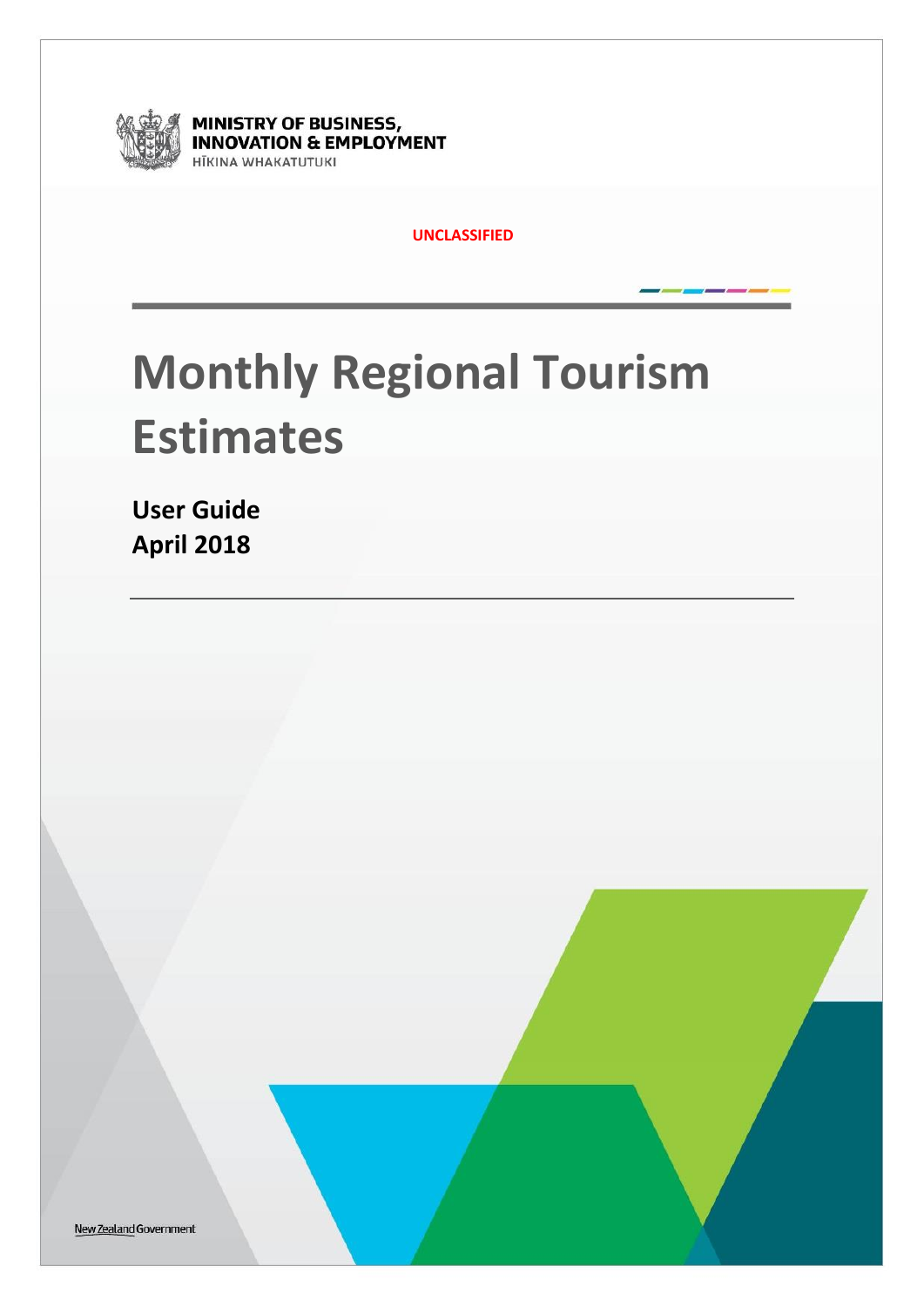This user guide provides information about how the Monthly Regional Tourism Estimates are compiled. MBIE aims to make this information as accessible and useful as possible; so feel free to give us your feedback by email t[o TR\\_SharedMailbox@mbie.govt.nz.](mailto:TR_SharedMailbox@mbie.govt.nz)

# **The Monthly Regional Tourism Estimates (MRTEs) should be used as an indicator of tourism spending in the regions**

# **The MRTEs were developed to provide estimates of regional tourism spend**

The Tourism Data Domain Plan in 2011 identified that published regional indicators for tourism spend were not fit for purpose.

An innovative approach was taken to identify tourism spending from Electronic Card Transaction (ECT) data and use this as the base for the Regional Tourism Indicators (RTIs), launched in 2012 as a monthly index. This aimed to provide tourism operators with a regional, regular, up-to-date view of tourism spend and growth.

Alongside this, the Regional Tourism Estimates (RTEs) were launched in 2013 to provide regional yearly dollar estimates of tourism spend using the RTIs, International Visitor Survey (IVS) and provisional data from the Tourism Satellite Account (TSA) $^1$ . This functioned to produce yearly estimates of regional tourism spend.

Following a review of these indicators in 2015, the new MRTEs were developed - combining the dollar value estimates from the RTEs with the monthly frequency of the RTIs - to give a dollar value estimate of spend in the regions based on a forecast of the RTEs.

The final MRTEs are an estimate of total regional tourism spend including cash and online spending, and excluding Goods and Services Tax (GST). You can find a comparison of the MRTEs with other tourism indicators in Appendix One.

**.** 

 $1$  published in October for the year ending March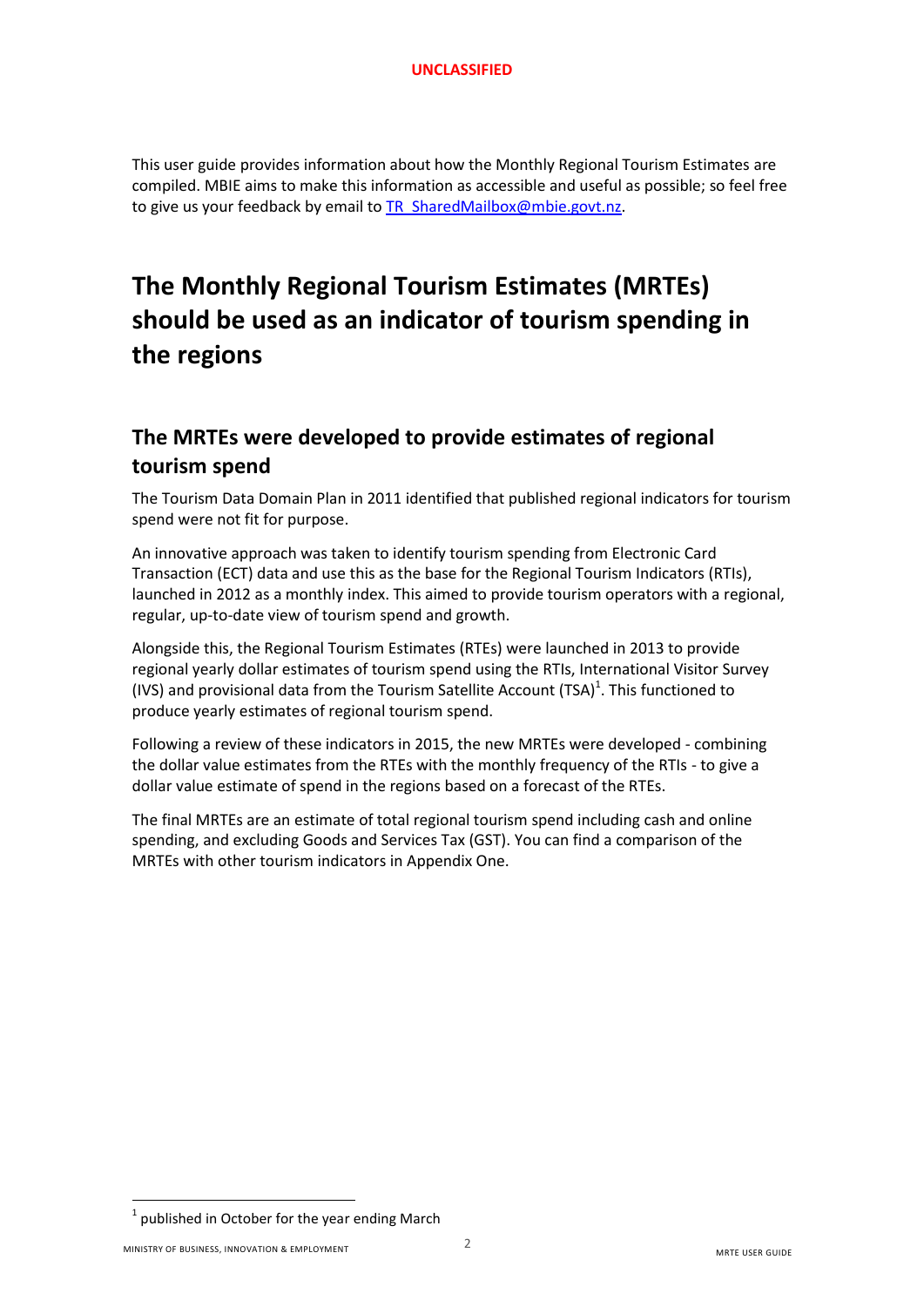### **The MRTEs are part of a suite of tourism statistics**

The MRTEs give an estimate of tourist spending patterns within New Zealand. The MRTEs are part of a suite of statistics aimed at providing a picture of New Zealand's tourism industry. Here is where the MRTEs sit in relation to other tourism data sources:



### **The MRTEs are published monthly on MBIE's website**

MBIE produces the MRTEs on a monthly basis. The final values represent an estimate of total tourism spend in the regions. The dataset is published on the [MRTE page](http://www.mbie.govt.nz/info-services/sectors-industries/tourism/tourism-research-data/monthly-regional-tourism-estimates) of MBIE's website.

#### **Interactive graphs present data at the TA, RTO and regional level**

MBIE publishes visualisations showing combinations of monthly and annual spend for products, countries and geographic areas on its website.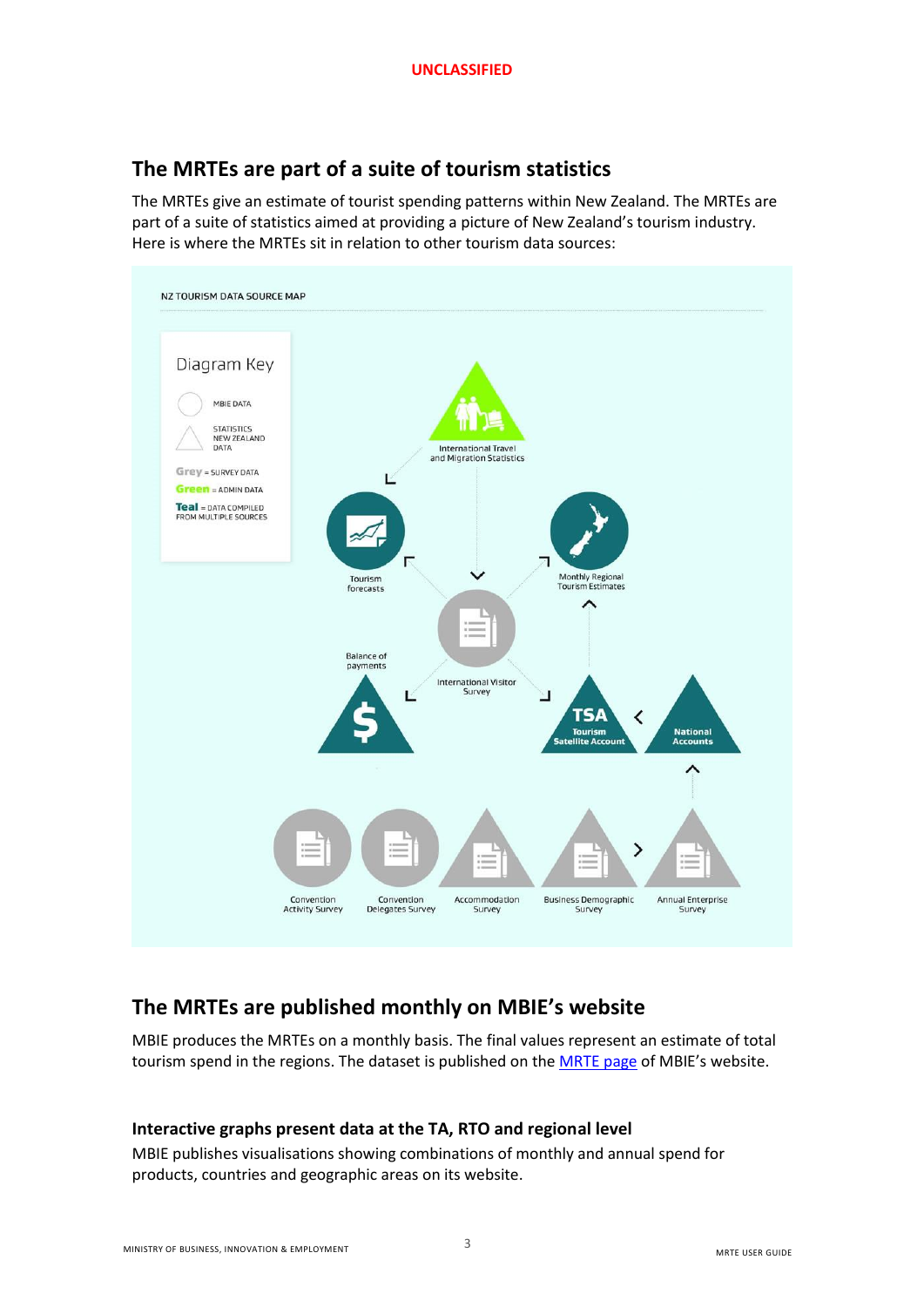The data is produced down to the Territorial Authority (TA) level for the annual series, and down to the Regional Tourism Organisation (RTO) level for the monthly series. Below is a summary of how the data can be filtered:

| Group                               | Variable                            | Annual       | <b>Monthly</b>            |
|-------------------------------------|-------------------------------------|--------------|---------------------------|
| Area                                | Region                              | ✓            |                           |
|                                     | Regional Tourism Organisation (RTO) | ✓            | $\checkmark$              |
|                                     | <b>Territorial Authority (TA)</b>   | ✓            | $\boldsymbol{\mathsf{x}}$ |
| Product                             | Product group                       | ✓            |                           |
| Country of origin                   | Country group                       | ✓            |                           |
| Region of origin<br>(domestic only) | Region                              | $\checkmark$ | $\pmb{\times}$            |

#### **Pivot tables make it easy for users to filter data for their region**

MBIE publishes pivot tables of monthly and annual spend for products, countries and geographic areas to make it easy for users to get data specific to their own region. You can get these from the ["data download" section](http://www.mbie.govt.nz/info-services/sectors-industries/tourism/tourism-research-data/monthly-regional-tourism-estimates/data-download) of the MRTE webpage.

### **The MRTEs are indicative and caution should be applied in certain situations**

#### **The values in the MRTEs are based on estimates of spending and survey data**

The values produced in the MRTEs are an estimate of total regional tourism spend. The estimates use:

- a subset of all electronic transactions to estimate tourism spend,
- tourism spend by country from the International Visitor Survey (IVS), and
- forecasted provisional total tourism spend values from the Tourism Satellite Account (TSA).

Each data source has a degree of error associated with it. The values in the MRTEs should be treated as indicative and not definitive. Due to the nature of the anonymised ECT data which MBIE uses, the error in spend data cannot be estimated.

#### **Caution should be taken when comparing the MRTEs with other tourism statistics**

The IVS and TSA also produce estimates of tourism spend. These measures should be seen as complementary. They have different functions and may not align completely. A comparison of some of the differences between these three measures is included in Annex One.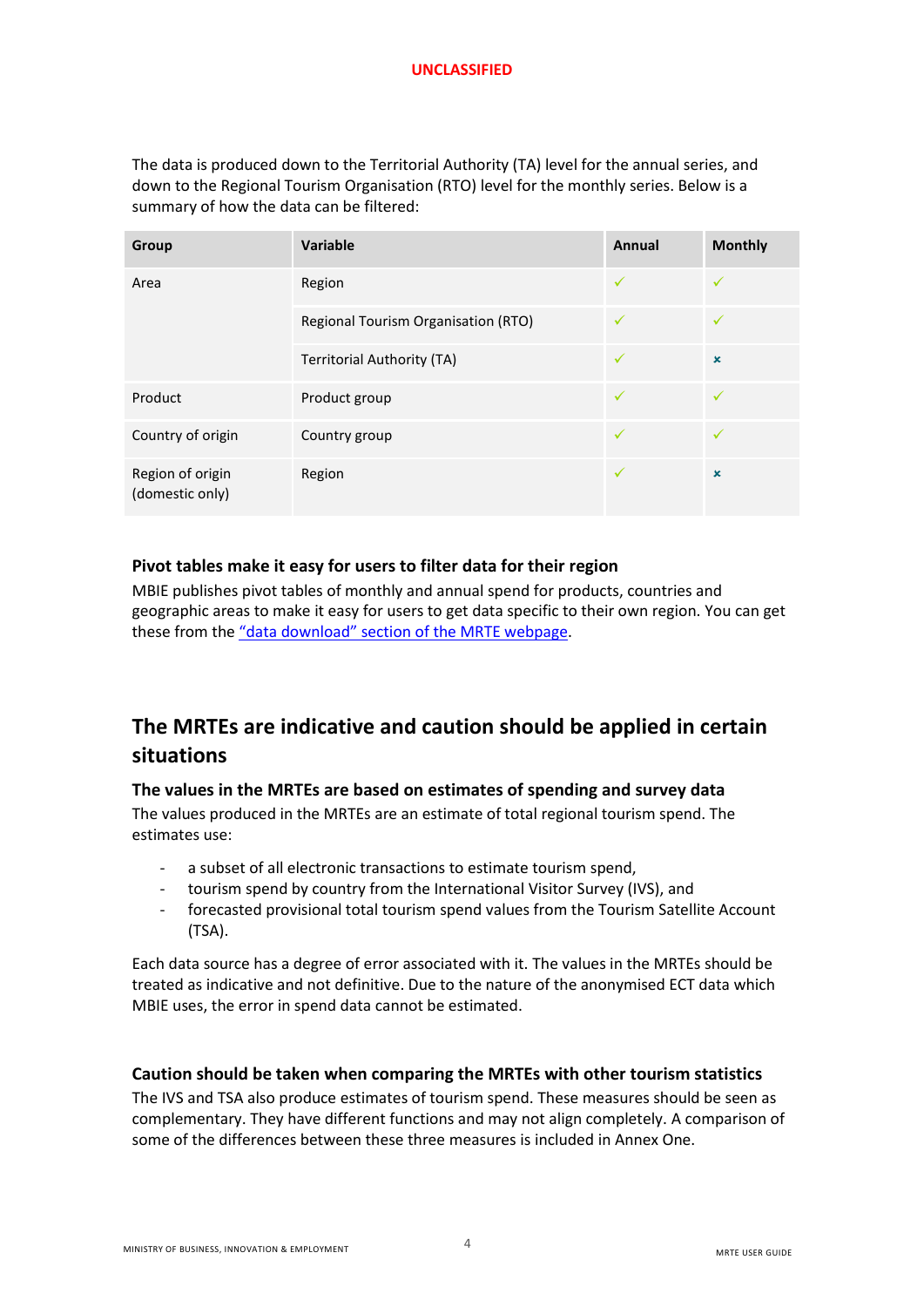#### **Caution should be taken when making conclusions at detailed levels**

MBIE is committed to providing open data, and publishes the MRTEs to a detailed level without suppressing values. However users need to be aware that more detailed data is going to be more prone to quality issues. This might include:

- outliers in the spend data, for example particular combinations of spending that may be unusual when compared to the rest of New Zealand,
- bias due to the limited coverage of spend data, and
- limitations of the weighting and forecasting methodology at these detailed levels.

As a guideline, MBIE would suggest that viewing spending by product, TA, and country would be an example of a detailed level that should be treated with caution.

### **The MRTEs are revised each month, and values may change**

The complete MRTE series is revised each month. This allows the most up to date information about businesses, and data from the IVS and TSA to be incorporated. Revisions are not considered errors. Statistics are often systematically amended to reflect more complete information. The new Tourism Satellite Account data added in October each year is likely to give the largest revisions to the MRTEs. The complete series is updated each month; here is a summary of what is updated in each release:

| <b>Frequency</b> | Which values are updated?                                                                                         |
|------------------|-------------------------------------------------------------------------------------------------------------------|
| Monthly          | Australian and New Zealand Standard Industrial Classifications (ANZSIC)<br>for businesses.<br>Business locations. |
| Yearly           | The Tourism Satellite Account (TSA) provisional and final spend values.                                           |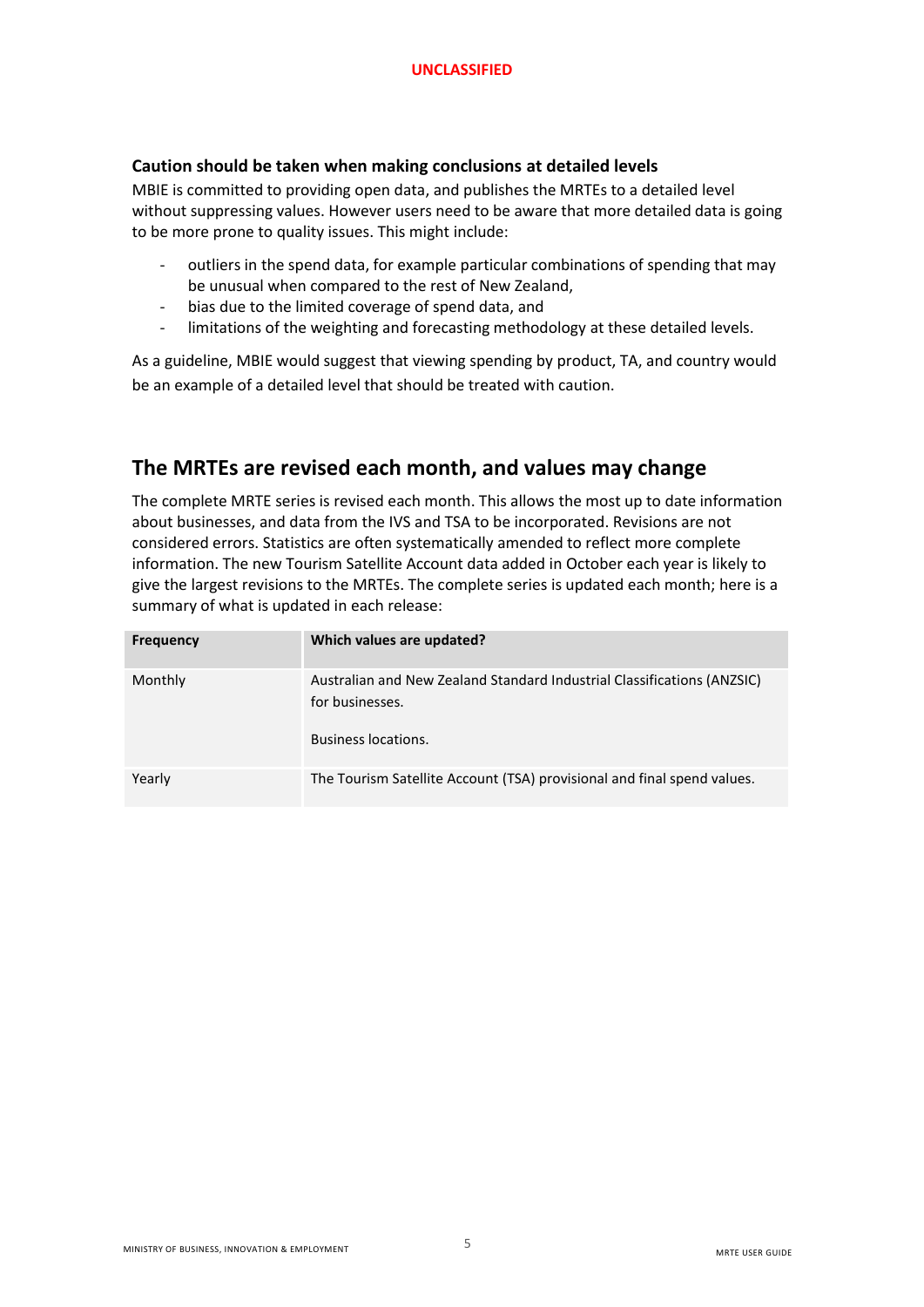# **The MRTEs are created using a base of ECT data and national tourism data**

The MRTEs estimate spending for geographic areas, product categories and countries using:

- a base of ECT data,
- International Visitor Survey (IVS) data from MBIE, and
- The Tourism Satellite Account (TSA) dataset from Statistics New Zealand.

The final values calculated by the MRTE process represent total spend in New Zealand dollars excluding GST. Here is a diagram giving an outline of the process:



# **ECT data forms the basis of the MRTEs**

MBIE purchases ECT data from Marketview, a commercial data provider, specialising in the management and analysis of ECT data for consumer spending. MBIE receives anonymised aggregated spend values for total card spend and transaction counts which are broken down by Modified Territorial Authorities (MTAs), Tourism Satellite Account (TSA) product category,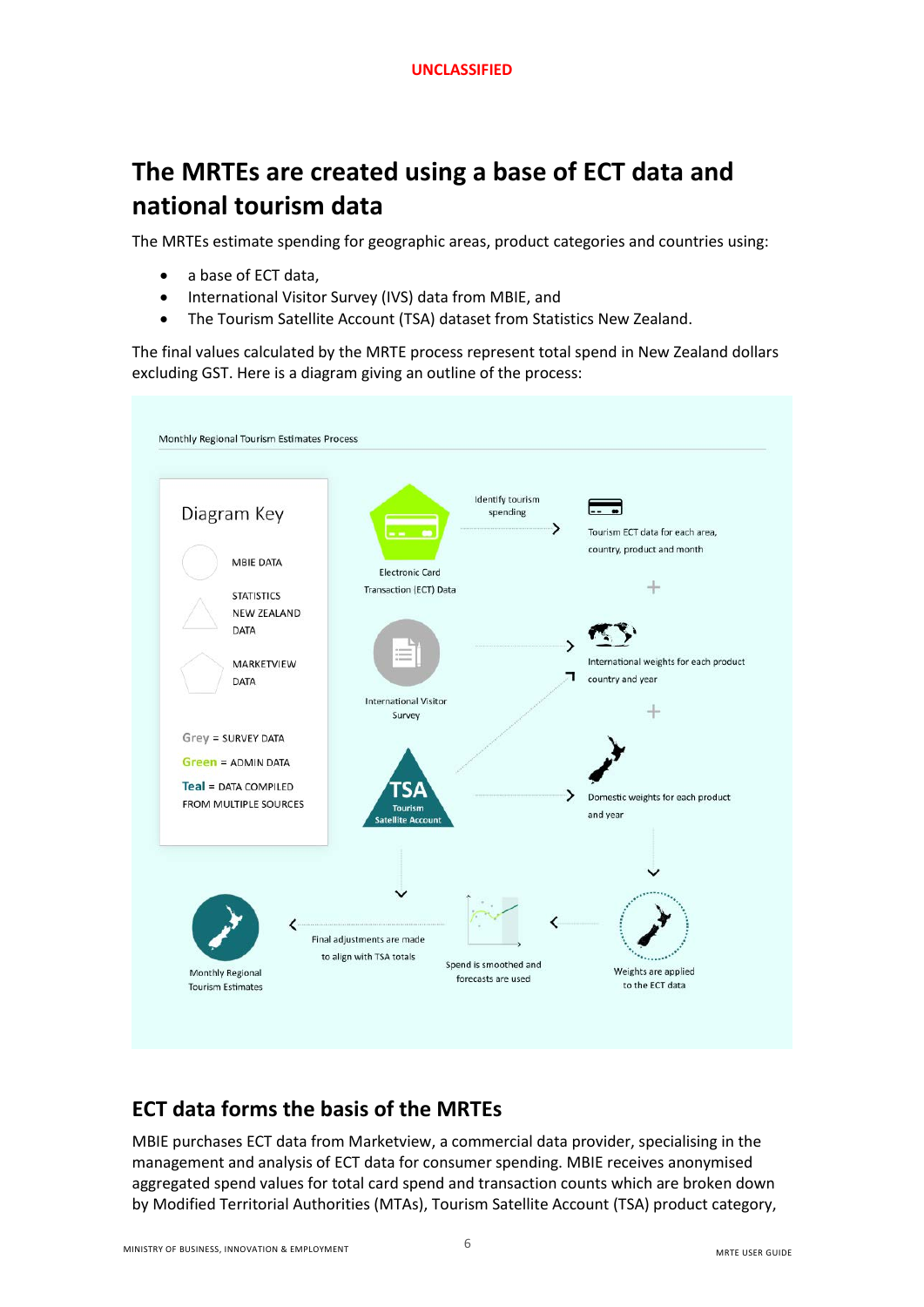and country of origin (international) or region of origin (domestic). MTAs are adjusted versions of Territorial Authorities (TAs) that align with Regional Council boundaries. The full dataset is updated monthly to reflect new information about merchants. Sometimes, merchants are categorised incorrectly resulting in changes to the historical series. These changes are typically very small and do not make appreciable differences to the historical series. Data is sourced from two payment networks by Marketview; Paymark and Bank of New Zealand (BNZ).

The Paymark network is used by approximately 75% of New Zealand retailers and provides information on the overall card spend in all locations, including the nationality of cardholders. When a merchant is not on the Paymark network, the value of international expenditure is estimated based on spending at other similar merchants.

The BNZ network provides the location of card holders, merchants and spend values. The New Zealand market includes approximately 700,000 BNZ cards at any one time, representing around 20% of electronic cards and accepted as being representative of the wider New Zealand population for product and geographic spending patterns. This data is used to determine domestic tourism patterns. To ensure customers entering and leaving the BNZ system do not adversely affect results, only customers that have had at least one transaction per month for the previous 12 months are included in the dataset.

Marketview applies a number of rules to identify the tourism spend which is then used to calculate the MRTEs. Non-tourism card spending is part of the raw dataset, but is not used in MRTE calculations. The following sections describe the rules applied to identify tourism spending.

#### **Regular spending for domestic consumers is identified and excluded from the MRTEs**

Marketview creates a "primary environment" for each domestic card holder from the location linked to their card, deemed to be where the card holder lives, and this helps to identify day to day spending which is not included under tourism. In the case of commuter spending a "secondary environment" is created for a location where a cardholder spends regularly in 26 weeks out of the previous 52, and this is not counted as tourism. This allows the MRTEs to align with the TSA Household Tourism Expenditure Estimates (HTEE). The HTEE uses ECT data and geographic information to determine tourism spending in New Zealand by New Zealanders.

#### **Domestic tourists are classified as travelling more than 40km outside their usual place of residence**

An assumption is made that domestic card holders do the bulk of their everyday shopping from their "primary environment". If spending occurs outside a 40km radius of the cardholder's "primary environment" (or "secondary environment" if this is created for the card holder), the spending is categorised as tourism. The 40km reflects the New Zealand definition of travel outside one's usual environment, and also aligns with the TSA HTEE dataset.

#### **For merchants which have centralised accounts, all spend is attributed to the location with the largest proportion of spending**

Some merchants process all transactions in a central location (eg rental cars). As it is not possible to determine the origin of all transactions for that merchant all spending for the merchant is attributed to the location with the largest proportion of the merchant's spending.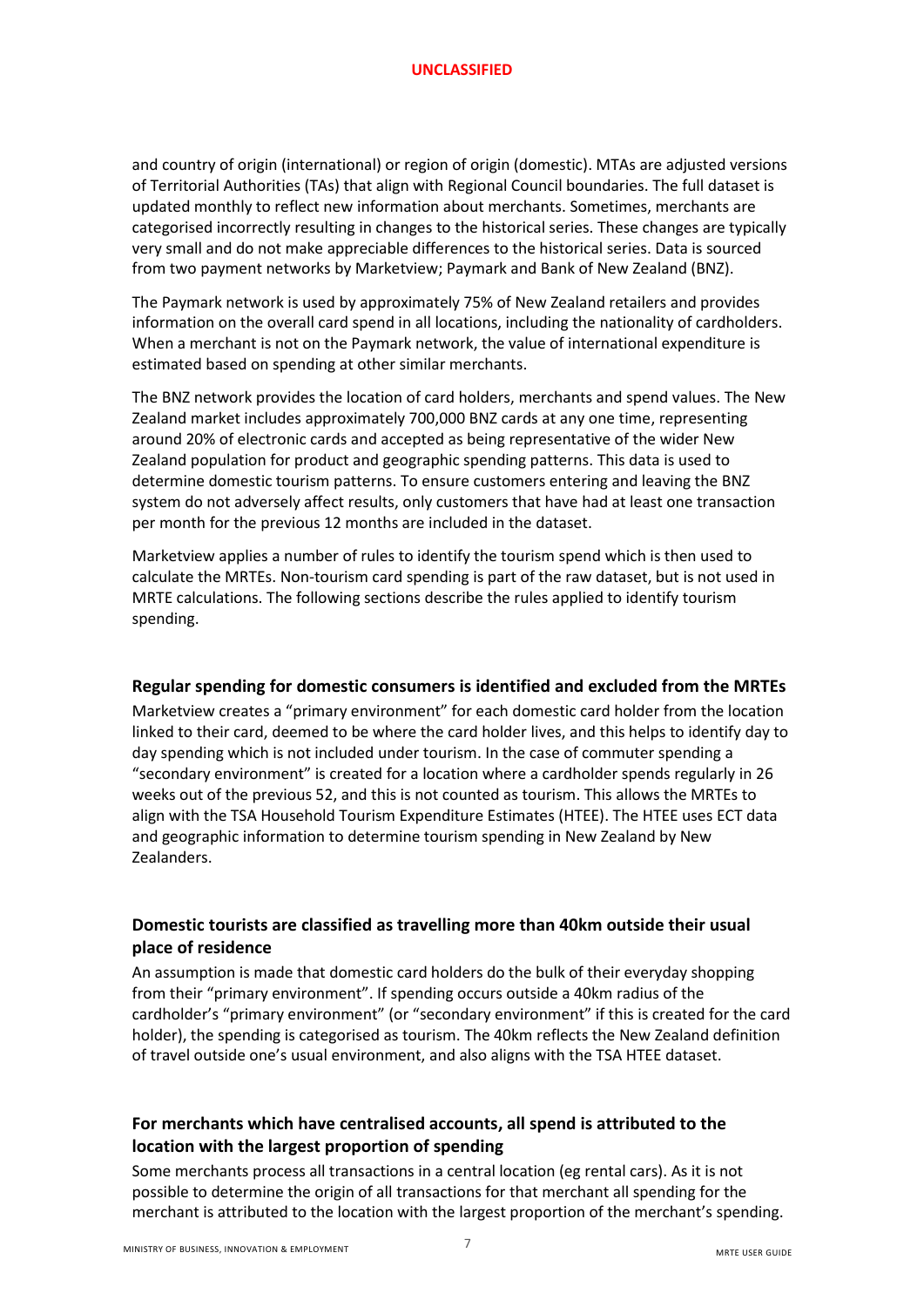#### **Domestic card holders living for extended periods away from their "primary environment" are not counted as tourists**

Some domestic card holders spend extended periods of time away from their "primary environment" (eg students living away from their home address). For these cases a "secondary environment" is created in the location where a cardholder has at least 75% of their spending and at least six transactions over the last three months on supermarket and grocery coded spending, in a different Territorial Authority (TA) to that which is shown as their place of residence. Only spending outside a 40km radius of either these "primary" or "secondary" environments is considered tourism. This rule also aligns with the TSA HTEE dataset.

#### **Unattributable online spend is allocated through the weighting process**

Some spending is not able to be attributed to a specific product category and is attributed to online spend. Online spend is distributed evenly across all regions through the weighting process to the national TSA totals by excluding this spend from calculations that distribute the spending to the regions, and weighting the final results to the TSA totals.

# **A summary of spending from the IVS gives international tourism spend by country**

The International Visitor Survey (IVS) is a quarterly survey of departing visitors that provides information on the characteristics, behaviour and expenditure of international visitors. In particular it includes questions on expenditure, activities, transport and accommodation types used, places visited and their overall satisfaction with their visit to New Zealand. More information can be found on the [IVS page on MBIE's website](http://www.mbie.govt.nz/info-services/sectors-industries/tourism/tourism-research-data/ivs). A summary of spending by country, year and quarter is used from the most recent IVS in calculating the MRTE dataset. IVS spending includes prepaid and package spending in the total spending.

# **The TSA gives domestic and international spend by product category**

The TSA measures the contribution of tourism expenditure to the New Zealand economy and is categorised into 11 groups covering all tourism related spending. The TSA is published each October for the preceding year ending March. The TSA is revised for the whole series each year and is compiled under the United Nations World Tourism Organization framework. More information can be found on the [TSA page on Statistics New Zealand's website](http://www.stats.govt.nz/browse_for_stats/industry_sectors/Tourism/tourism-satellite-account-info-releases.aspx).

A subset of the product categories is included for the MRTEs; this is shown in the table below:

| <b>Product Category</b>            | Included in the TSA? | Included in the MRTEs? |
|------------------------------------|----------------------|------------------------|
| Accommodation services             | Yes                  | Yes                    |
| Food and beverage serving services | Yes                  | Yes                    |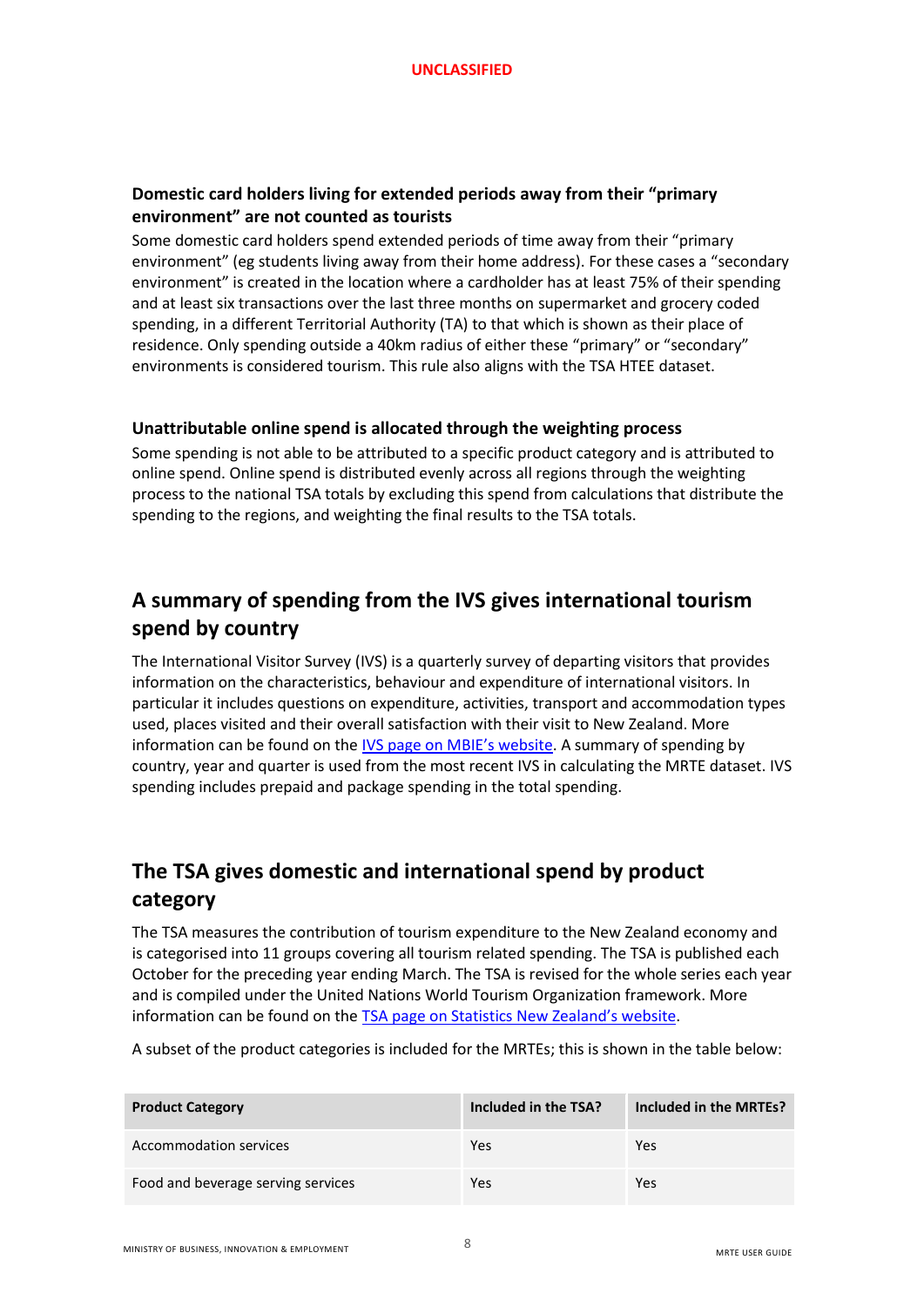| <b>Product Category</b>                           | Included in the TSA? | Included in the MRTEs? |
|---------------------------------------------------|----------------------|------------------------|
| Air passenger transport                           | Yes                  | <b>No</b>              |
| Other passenger transport                         | Yes                  | Yes                    |
| Imputed rental on holiday homes                   | Yes                  | <b>No</b>              |
| Cultural, recreation, and gambling services       | Yes                  | Yes                    |
| Retail sales – alcohol, food, and beverages       | Yes                  | Yes                    |
| Retail sales - fuel and other automotive products | Yes                  | Yes                    |
| Retail sales - other                              | Yes                  | Yes                    |
| <b>Education services</b>                         | Yes                  | <b>No</b>              |
| Other tourism products                            | Yes                  | Yes                    |
| GST paid on purchases by tourists                 | Yes                  | No                     |

Several TSA categories are not included in the MRTEs:

- *Air passenger transport:* as most flights are purchased overseas, ECT data does not adequately cover this area.
- *Imputed rental on holiday homes*: ECT data does not adequately cover this area.
- *Education services:* as this category covers students in New Zealand for up to 12 months it is difficult to distinguish their spending from the domestic population so this category is excluded.

The TSA is published each year with annual values for the year ending March. Totals do not include GST paid by tourists.

In the calculation of the MRTEs, a forecast of tourism spend is made for the current year based on data from previous years, so that estimates can be made for the current month.

### **The MRTEs match the dataset from Marketview to the national picture of tourism spending**

The focus of the MRTEs is to apportion the estimates of what is happening at a national level to the regions. This is done through matching the Marketview data (which represents card spending only) to a national view of spending which includes cash spending and unattributable online spending.

#### **Domestic spend weights are created to aggregate values to TSA totals**

A set of weights is created to match the domestic spend to TSA totals. A summary of ECT data is created for domestic spending by product and year ending March is then matched with the TSA domestic totals (defined as household demand and government demand) for each product and year using 'iterative proportional fitting' (otherwise known as 'raking'). In raking, many small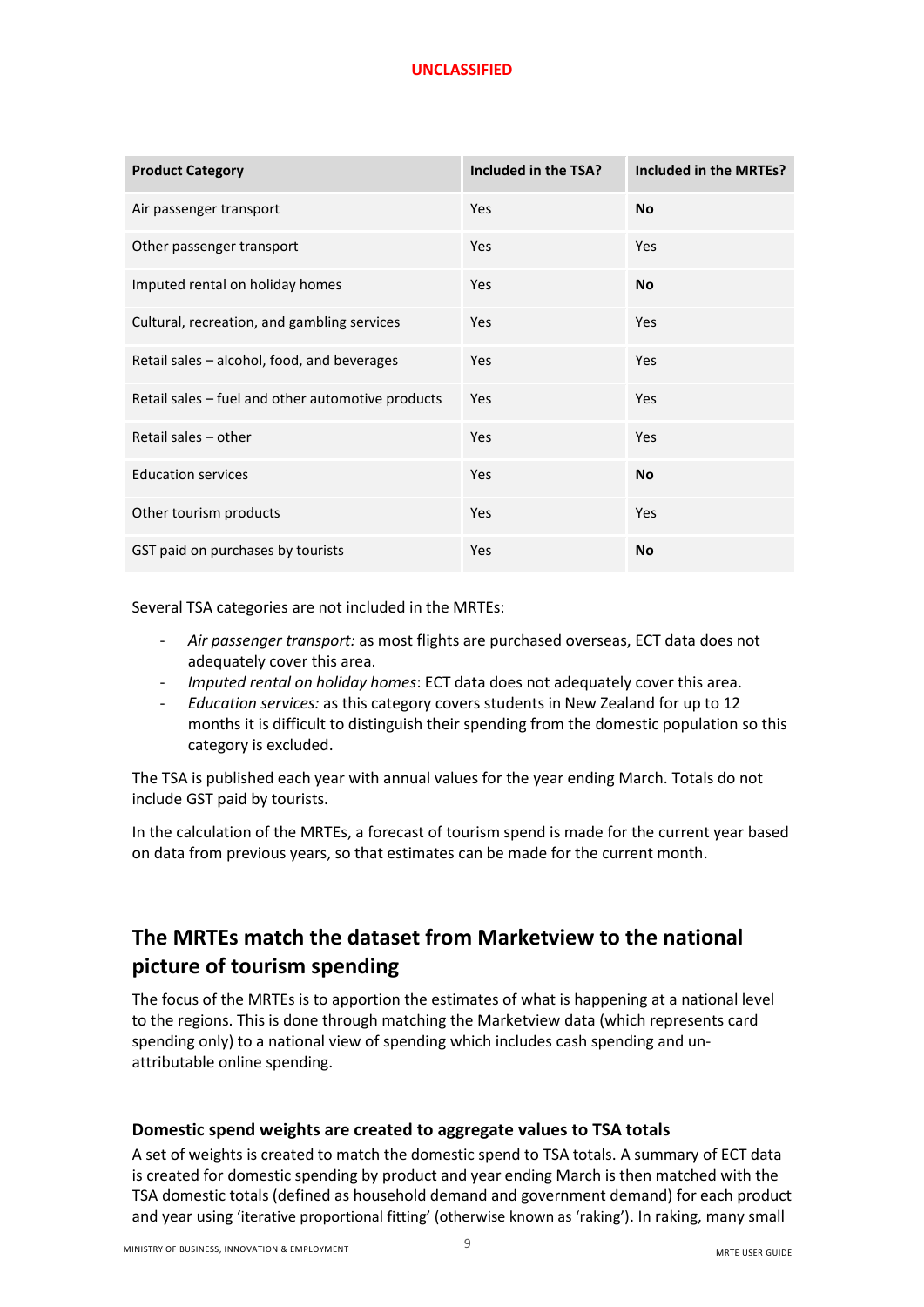adjustments are made to a set of weights to find the optimum fit while maintaining equal totals.

For each product and year:

$$
Weight = \frac{TSA\,household\, demand + TSA\, government\, demand}{Total\, card\, spend}
$$

#### **Weights are created for international spending based on IVS and TSA data**

A set of weights is also created to match the international spend to TSA totals. The process differs slightly to the domestic spend. The total year ended March IVS spend is first adjusted to match the TSA totals:

> IVS adjusted spend = IVS spend  $\times$ ∑TSA international demand ∑IVS spend

Summary ECT data is then created for international spending by product, country and year ending March and matched with the TSA international demand and IVS adjusted spend using the raking process described above.

The result from this step is a weight for each year, product and country:

 $Weight = -$ TSA international demand Total card spend

#### **Weights are applied and monthly spend is smoothed**

The set of weights is further refined to include a monthly component and is smoothed to reduce the distortive effect of outliers. Weights are applied to each of the international and domestic datasets, giving values for each month, product, area, and country (for international). A smoothing function is then applied to the weights. Smoothing functions often use a curve (or spline) with a number of fixed points called knots. The smoothing function used in this calculation is a fitted spline with 24 knots. The script iterates through applying the smoothing algorithm until an optimum fit is achieved with minimal difference from the annual year end March totals in the weighted dataset from the TSA totals for each product, country and year.

#### **Forecasts are made for each product, country and area**

National totals from the TSA are forecasted forward in order to generate monthly estimates for the MRTEs. As the TSA is released in November for the year ending March, forecasts are needed in order to create national totals for the MRTEs to match the current month. Domestic and international datasets are still kept separate at this point, as they are matched again to the TSA totals later in the process.

For each year, product, and country (for the international dataset) combination a forecast is made of the next 3 years using the exponential smoothing state space model (ETS) algorithm. ETS is a general and flexible forecasting algorithm that models error, trend and seasonal elements together.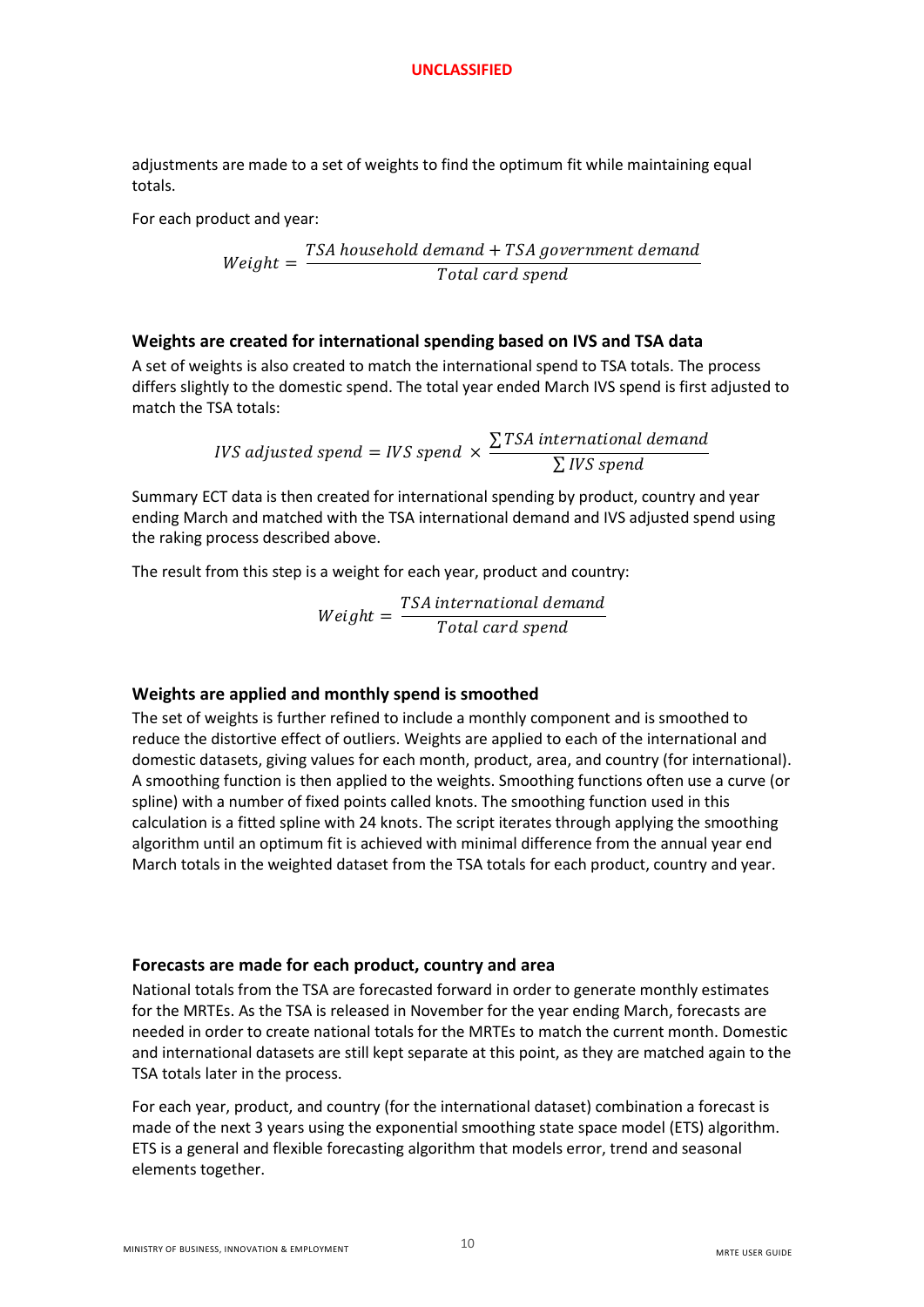#### **The total spend is calculated using weightings**

The total spends for each month, product, and country (for international) is calculated by multiplying the weightings by the total card spend given in the Marketview data:

Total MRTE Spend = Total Card Spend  $\times$  Weight

The international and domestic datasets are then bound together as one.

#### **Small adjustments are made to make the final values equal to the TSA**

For each year and product combination, small adjustments are made to ensure that the final results align with the TSA totals:

> Adjustment to  $TSA =$ TSA Total **MRTE Total Spend**

Final MRTE Spend = Total MRTE Spend  $\times$  Adjustment to TSA

The final dataset is saved and then processed into various formats.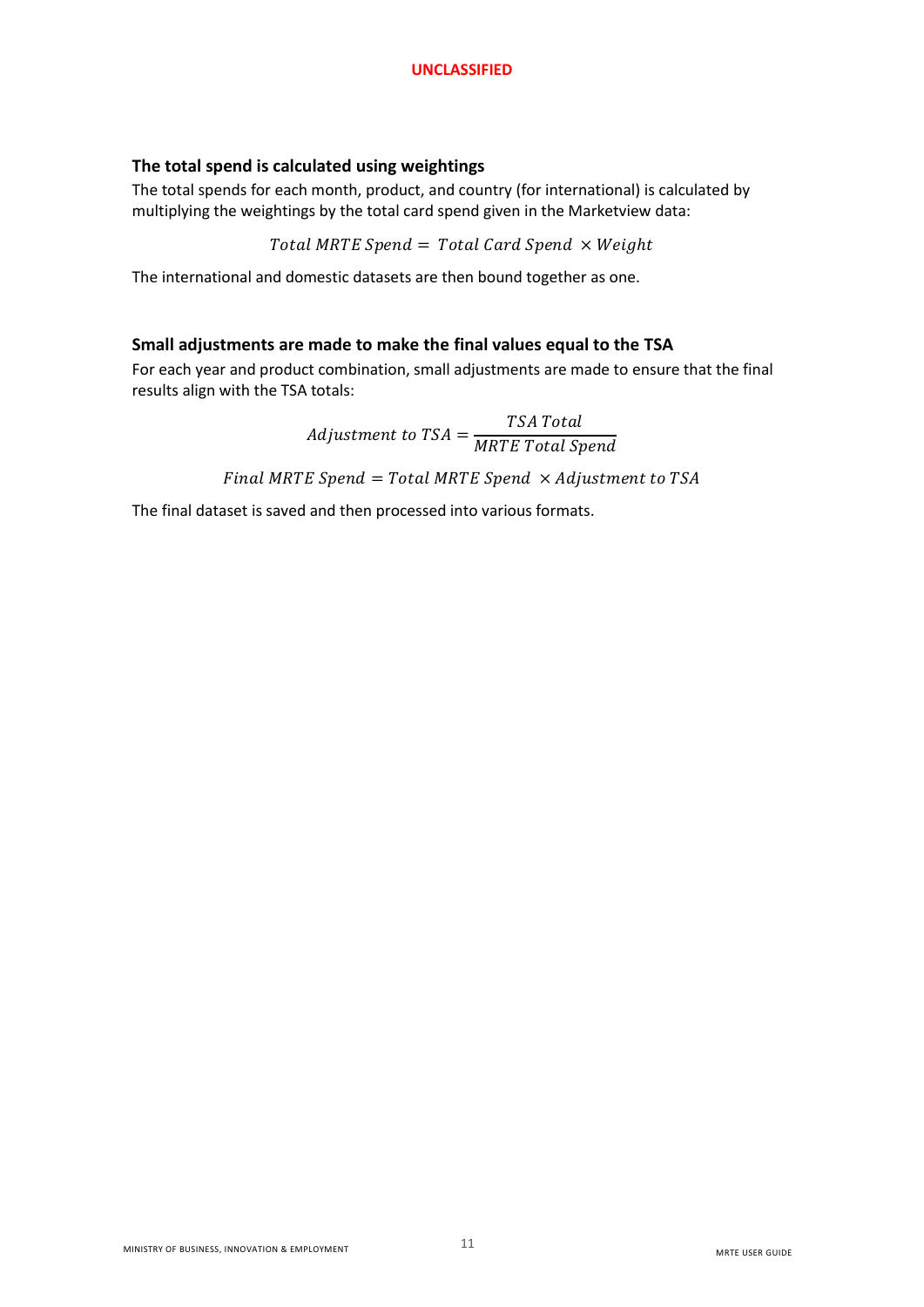# **Annex One: Comparison of the MRTEs with other tourism data sources**

|                              | <b>Tourism Satellite</b><br><b>Account (TSA)</b>                                                                    | <b>International Visitor</b><br><b>Survey (IVS)</b>                                                                                                                                                                                                                                                                                                                                                                     | <b>Monthly Regional</b><br><b>Tourism Estimates</b><br>(MRTE)                                                    |
|------------------------------|---------------------------------------------------------------------------------------------------------------------|-------------------------------------------------------------------------------------------------------------------------------------------------------------------------------------------------------------------------------------------------------------------------------------------------------------------------------------------------------------------------------------------------------------------------|------------------------------------------------------------------------------------------------------------------|
| <b>Purpose</b>               | Information on tourism's<br>contribution to the New<br>Zealand economy in<br>terms of expenditure and<br>employment | <b>Estimating visitor</b><br>expenditure for the<br>national accounts                                                                                                                                                                                                                                                                                                                                                   | <b>Estimating regional</b><br>tourism spend                                                                      |
| Depends on                   | Annual surveys including<br>the IVS                                                                                 | A sample of<br>international visitors<br>completing an online<br>survey                                                                                                                                                                                                                                                                                                                                                 | Electronic card<br>transaction data, IVS,<br>TSA                                                                 |
| <b>Published</b>             | Yearly in October for the<br>preceding year ending<br>March                                                         | Quarterly                                                                                                                                                                                                                                                                                                                                                                                                               | Monthly                                                                                                          |
| <b>Measures</b>              | Expenditure, value add,<br>employment, domestic<br>and international                                                | Travel patterns and<br>expenditure of<br>international visitors                                                                                                                                                                                                                                                                                                                                                         | Regional monthly<br>expenditure on tourism<br>from both international<br>and domestic<br>consumers               |
| Able to be broken<br>down by | Tourism product,<br>purpose of visit, country,<br>year,<br>international/domestic                                   | Purpose of visit,<br>country, year, quarter                                                                                                                                                                                                                                                                                                                                                                             | Region, RTO, TA,<br>tourism product, year,<br>month,<br>international/domestic                                   |
| What's excluded              |                                                                                                                     | International airfares<br>■ Spending of<br>international students<br>in NZ for less than one<br>year<br>Pre-paid package<br>expenses for countries<br>other than NZ which<br>are visited on the<br>same trip<br>Any money spent by<br>the visitor on other<br>international visitors<br>■ Purchase and<br>maintenance of a<br>house, flat or<br>timeshare in NZ<br>■ Costs associated with<br>a cruise ship visit to NZ | $\blacksquare$ GST<br>International airfares<br><b>Education services</b><br>Imputed rentals of<br>holiday homes |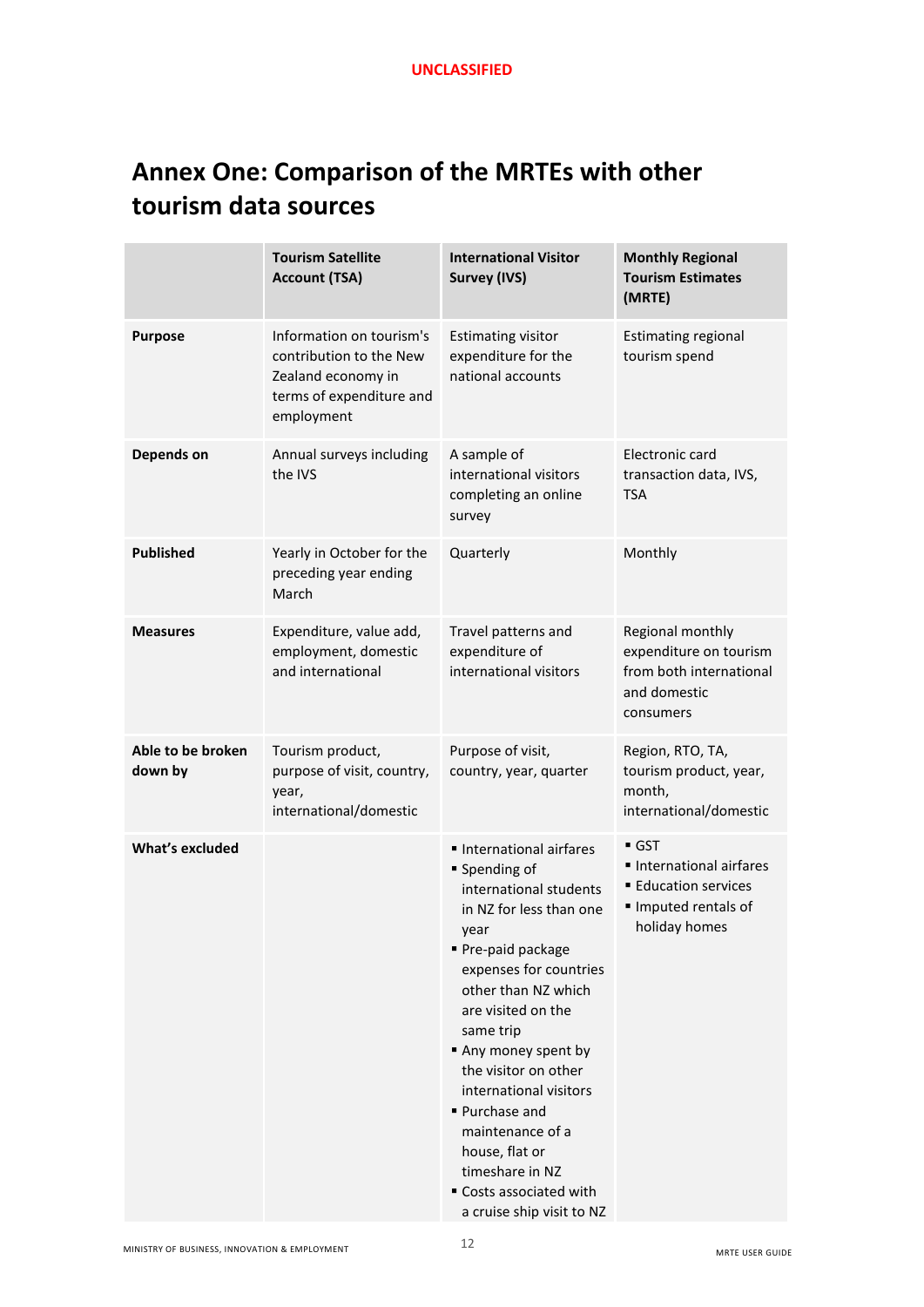# **Annex Two: Australian and New Zealand Standard Industrial Classification (ANZSIC) Codes**

Each merchant in Marketview's dataset is given an ANZSIC code to describe the type of merchant it is. The ANZSIC 2006 industry classifications are used. More information can be found on the Stats NZ website at

[http://www.stats.govt.nz/browse\\_for\\_stats/industry\\_sectors/anzsic06-industry](http://www.stats.govt.nz/browse_for_stats/industry_sectors/anzsic06-industry-classification.aspx)[classification.aspx.](http://www.stats.govt.nz/browse_for_stats/industry_sectors/anzsic06-industry-classification.aspx)

| Code    | <b>Level 2 Grouping</b>                        | <b>Level 4 Grouping</b>                                                 |
|---------|------------------------------------------------|-------------------------------------------------------------------------|
| H440000 | Accommodation services                         | Accommodation                                                           |
| 1490000 | Air passenger transport                        | Air and Space Transport                                                 |
| R900300 | Cultural, recreation, and gambling<br>services | Performing Arts Venue Operation                                         |
| R911100 | Cultural, recreation, and gambling<br>services | Health and Fitness Centres and Gymnasia Operation                       |
| R913100 | Cultural, recreation, and gambling<br>services | Amusement Parks and Centres Operation                                   |
| R920100 | Cultural, recreation, and gambling<br>services | Casino Operation                                                        |
| J601000 | Cultural, recreation, and gambling<br>services | Libraries and Archives                                                  |
| R900100 | Cultural, recreation, and gambling<br>services | Performing Arts Operation                                               |
| R911200 | Cultural, recreation, and gambling<br>services | Sport and Physical Recreation Clubs and Sports Professionals            |
| R911300 | Cultural, recreation, and gambling<br>services | Sports and Physical Recreation Venues, Grounds and Facilities Operation |
| R913900 | Cultural, recreation, and gambling<br>services | Amusement and Other Recreation Activities n.e.c.                        |
| R920900 | Cultural, recreation, and gambling<br>services | <b>Other Gambling Activities</b>                                        |
| R891000 | Cultural, recreation, and gambling<br>services | <b>Museum Operation</b>                                                 |
| R892100 | Cultural, recreation, and gambling<br>services | Zoological and Botanic Gardens Operation                                |
| R892200 | Cultural, recreation, and gambling<br>services | Nature Reserves and Conservation Parks Operation                        |
| R920200 | Cultural, recreation, and gambling<br>services | Lottery Operation                                                       |
| P821200 | <b>Education services</b>                      | <b>Arts Education</b>                                                   |
| P821100 | <b>Education services</b>                      | Sports and Physical Recreation Instruction                              |
| P821900 | <b>Education services</b>                      | Adult, Community and Other Education n.e.c.                             |
| H451100 | Food and beverage serving services             | Cafes and Restaurants                                                   |
| H451300 | Food and beverage serving services             | <b>Catering Services</b>                                                |
| H451200 | Food and beverage serving services             | <b>Takeaway Food Services</b>                                           |
| H452000 | Food and beverage serving services             | Pubs, Taverns and Bars                                                  |
| H453000 | Food and beverage serving services             | Clubs (Hospitality)                                                     |
| 1472000 | Other passenger transport                      | Rail Passenger Transport                                                |
| 1482000 | Other passenger transport                      | Water Passenger Transport                                               |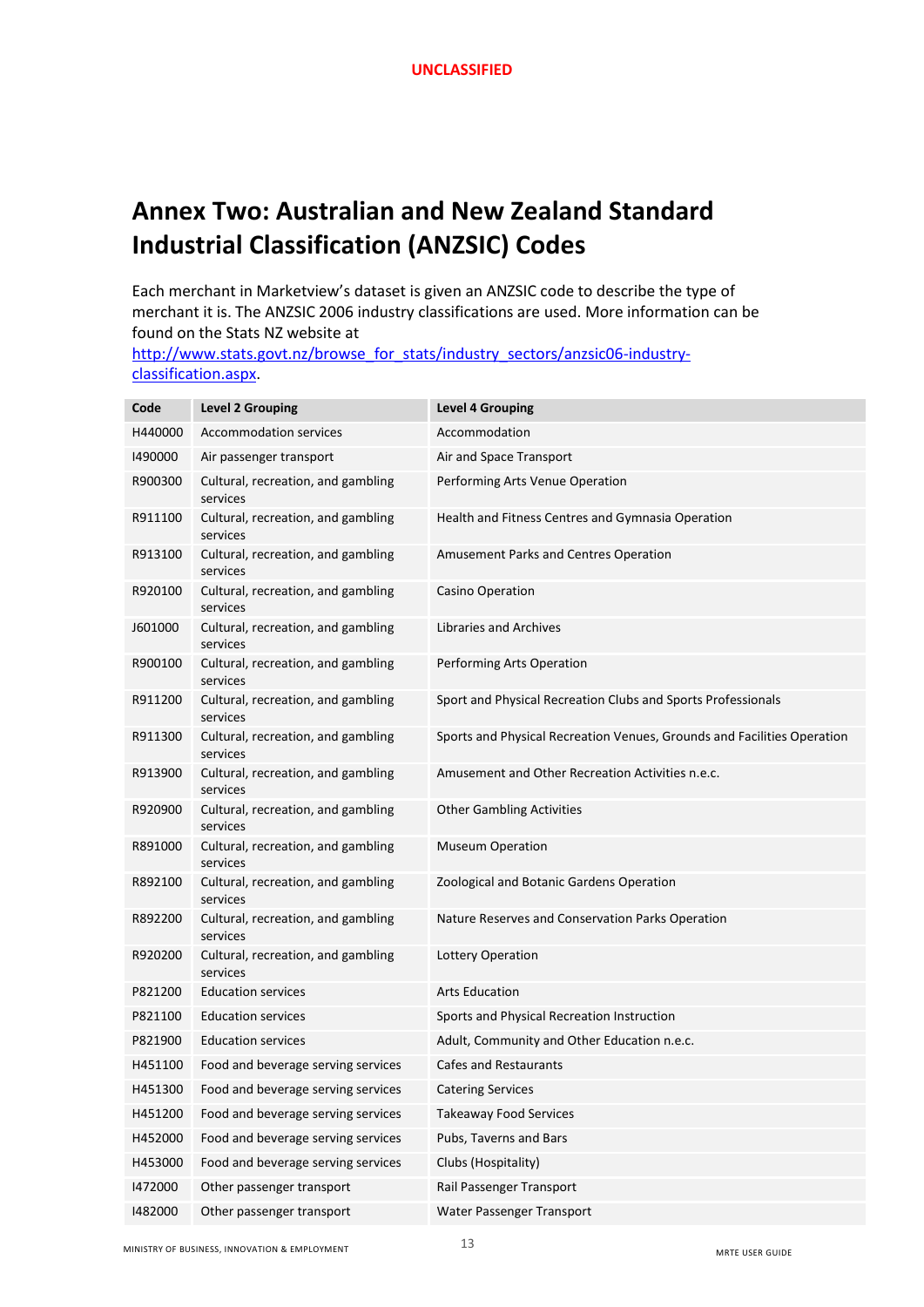| Code    | <b>Level 2 Grouping</b>                        | <b>Level 4 Grouping</b>                                                                  |
|---------|------------------------------------------------|------------------------------------------------------------------------------------------|
| 1501000 | Other passenger transport                      | Scenic and Sightseeing Transport                                                         |
| N722000 | Other passenger transport                      | Travel Agency and Tour Arrangement Services                                              |
| 1462300 | Other passenger transport                      | Taxi and Other Road Transport                                                            |
| L661100 | Other passenger transport                      | Passenger Car Rental and Hiring                                                          |
| L661900 | Other passenger transport                      | Other Motor Vehicle and Transport Equipment Rental and Hiring                            |
| 1462100 | Other passenger transport                      | Interurban and Rural Bus Transport                                                       |
| 1462200 | Other passenger transport                      | Urban Bus Transport (Including Tramway)                                                  |
| Q853400 | Other tourism products                         | Chiropractic and Osteopathic Services                                                    |
| S941100 | Other tourism products                         | <b>Automotive Electrical Services</b>                                                    |
| S949100 | Other tourism products                         | Clothing and Footwear Repair                                                             |
| S953300 | Other tourism products                         | <b>Parking Services</b>                                                                  |
| J551300 | Other tourism products                         | <b>Motion Picture Exhibition</b>                                                         |
| J552200 | Other tourism products                         | Music and Other Sound Recording Activities                                               |
| Q851100 | Other tourism products                         | <b>General Practice Medical Services</b>                                                 |
| Q851200 | Other tourism products                         | <b>Specialist Medical Services</b>                                                       |
| Q852000 | Other tourism products                         | Pathology and Diagnostic Imaging Services                                                |
| Q853300 | Other tourism products                         | <b>Physiotherapy Services</b>                                                            |
| Q853900 | Other tourism products                         | <b>Other Allied Health Services</b>                                                      |
| Q859100 | Other tourism products                         | <b>Ambulance Services</b>                                                                |
| Q859900 | Other tourism products                         | Other Health Care Services n.e.c.                                                        |
| S951100 | Other tourism products                         | Hairdressing and Beauty Services                                                         |
| S953100 | Other tourism products                         | Laundry and Dry-cleaning Services                                                        |
| S953900 | Other tourism products                         | Other Personal Services n.e.c.                                                           |
| Q853100 | Other tourism products                         | <b>Dental Services</b>                                                                   |
| Q853200 | Other tourism products                         | <b>Optometry and Optical Dispensing</b>                                                  |
| S941200 | Other tourism products                         | Automotive Body, Paint and Interior Repair                                               |
| S942900 | Other tourism products                         | Other Machinery and Equipment Repair and Maintenance                                     |
| C117400 | Other tourism products                         | Bakery Product Manufacturing (Non-factory-based)                                         |
| L663900 | Other tourism products                         | Other Goods and Equipment Rental and Hiring n.e.c.                                       |
| N729900 | Other tourism products                         | Other Administration Services n.e.c.                                                     |
| S941900 | Other tourism products                         | Other Automotive Repair and Maintenance                                                  |
| S942200 | Other tourism products                         | Electronic (except Domestic Appliance) and Precision Equipment Repair<br>and Maintenance |
| S949900 | Other tourism products                         | Other Repair and Maintenance n.e.c.                                                      |
| S955900 | Other tourism products                         | Other Interest Group Services n.e.c.                                                     |
| T999999 | Other tourism products                         | <b>Not Stated</b>                                                                        |
| G412100 | Retail sales - alcohol, food, and<br>beverages | Fresh Meat, Fish and Poultry Retailing                                                   |
| G412200 | Retail sales - alcohol, food, and<br>beverages | Fruit and Vegetable Retailing                                                            |
| G412300 | Retail sales - alcohol, food, and<br>beverages | <b>Liquor Retailing</b>                                                                  |
| G411000 | Retail sales - alcohol, food, and<br>beverages | Supermarket and Grocery Stores                                                           |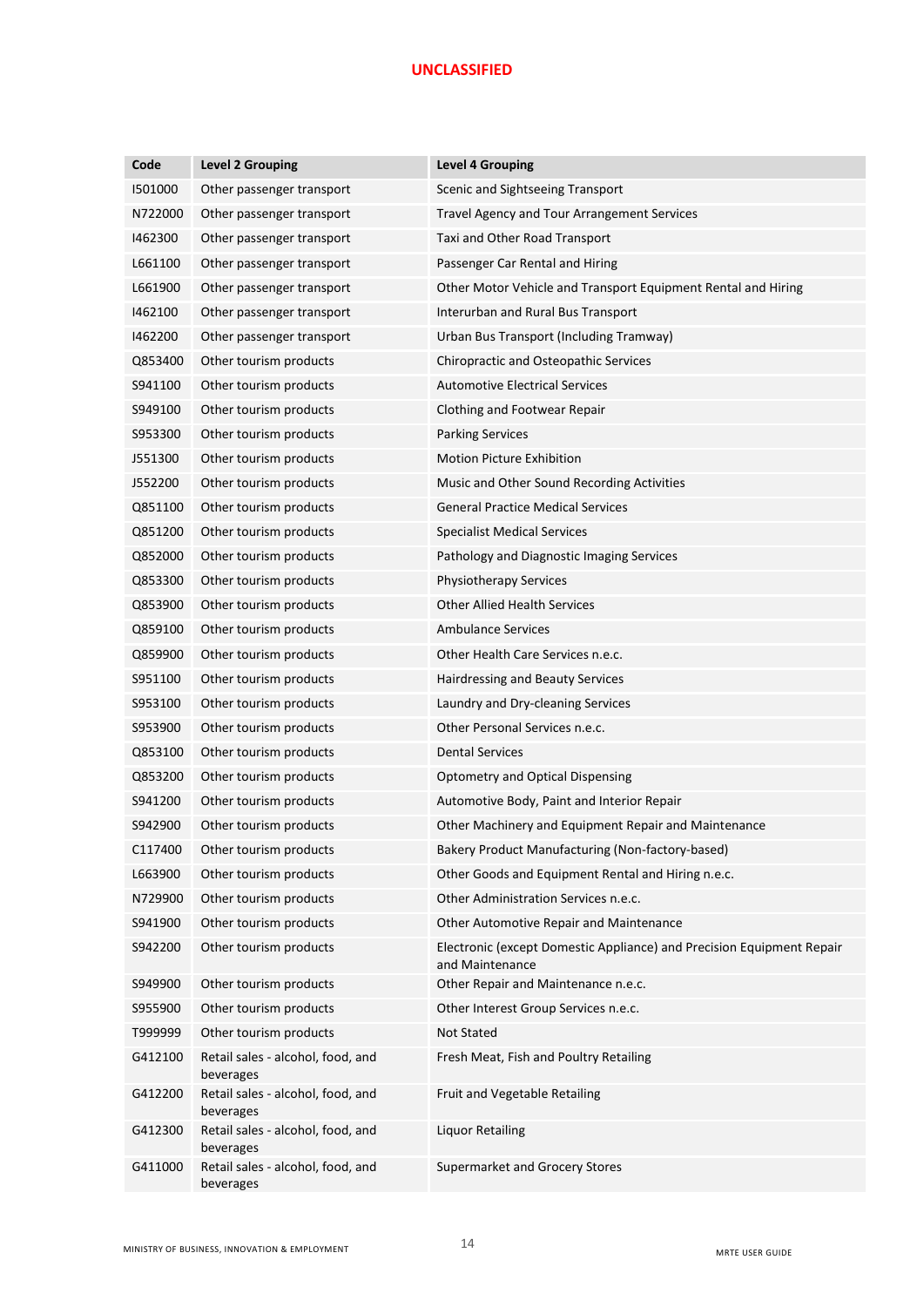| Code    | <b>Level 2 Grouping</b>                              | <b>Level 4 Grouping</b>                               |
|---------|------------------------------------------------------|-------------------------------------------------------|
| G412900 | Retail sales - alcohol, food, and<br>beverages       | Other Specialised Food Retailing                      |
| G400000 | Retail sales - fuel and other<br>automotive products | <b>Fuel Retailing</b>                                 |
| G392200 | Retail sales - fuel and other<br>automotive products | <b>Tyre Retailing</b>                                 |
| G391100 | Retail sales - other                                 | Car Retailing                                         |
| G421300 | Retail sales - other                                 | <b>Houseware Retailing</b>                            |
| G424500 | Retail sales - other                                 | <b>Marine Equipment Retailing</b>                     |
| G425100 | Retail sales - other                                 | <b>Clothing Retailing</b>                             |
| G425900 | Retail sales - other                                 | <b>Other Personal Accessories Retailing</b>           |
| G427200 | Retail sales - other                                 | <b>Stationery Goods Retailing</b>                     |
| G427900 | Retail sales - other                                 | Other Store-Based Retailing n.e.c.                    |
| G421100 | Retail sales - other                                 | <b>Furniture Retailing</b>                            |
| G422100 | Retail sales - other                                 | Electrical, Electronic and Gas Appliance Retailing    |
| G422900 | Retail sales - other                                 | Other Electrical and Electronic Goods Retailing       |
| G424100 | Retail sales - other                                 | Sport and Camping Equipment Retailing                 |
| G424200 | Retail sales - other                                 | Entertainment Media Retailing                         |
| G424300 | Retail sales - other                                 | Toy and Game Retailing                                |
| G427100 | Retail sales - other                                 | Pharmaceutical, Cosmetic and Toiletry Goods Retailing |
| G427300 | Retail sales - other                                 | Antique and Used Goods Retailing                      |
| G427400 | Retail sales - other                                 | <b>Flower Retailing</b>                               |
| G391200 | Retail sales - other                                 | Motor Cycle Retailing                                 |
| G423100 | Retail sales - other                                 | Hardware and Building Supplies Retailing              |
| G423200 | Retail sales - other                                 | <b>Garden Supplies Retailing</b>                      |
| G424400 | Retail sales - other                                 | Newspaper and Book Retailing                          |
| G425200 | Retail sales - other                                 | <b>Footwear Retailing</b>                             |
| G391300 | Retail sales - other                                 | Trailer and Other Motor Vehicle Retailing             |
| G392100 | Retail sales - other                                 | Motor Vehicle Parts Retailing                         |
| G421200 | Retail sales - other                                 | <b>Floor Coverings Retailing</b>                      |
| G421400 | Retail sales - other                                 | Manchester and Other Textile Goods Retailing          |
| G422200 | Retail sales - other                                 | <b>Computer and Computer Peripherals Retailing</b>    |
| G425300 | Retail sales - other                                 | Watch and Jewellery Retailing                         |
| G426000 | Retail sales - other                                 | <b>Department Stores</b>                              |
| G432000 | Retail sales - other                                 | Retail Commission Based Buying and/or Selling         |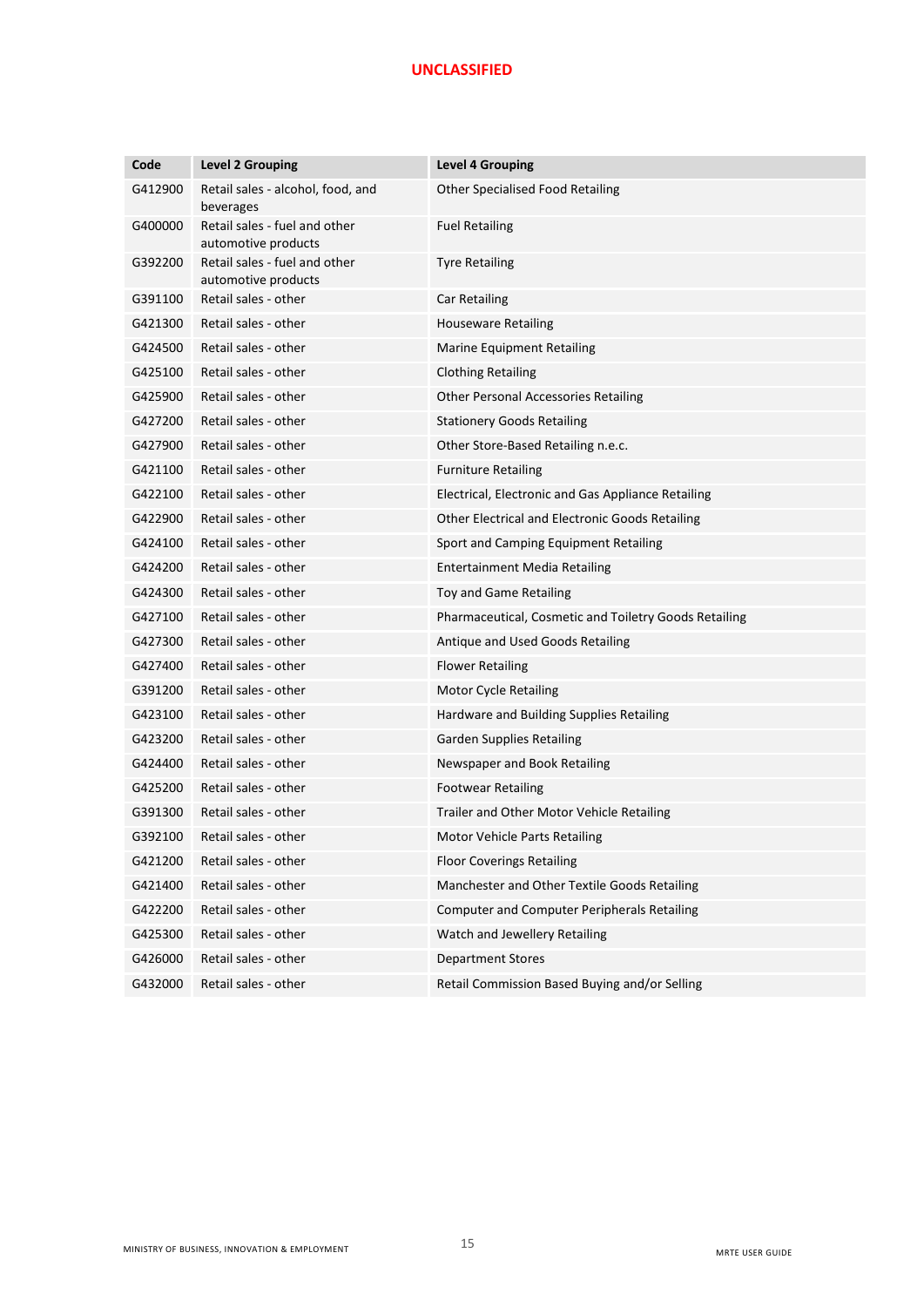# **Annex Three: Area Concordance**

Calculations in the MRTE dataset are made at the Modified Territorial Authority (MTA) level and aggregated up to the values for particular areas. Below is the concordance between the most granular level, MTA, and the aggregate areas of TA, RTO and region.

| <b>Modified Territorial</b><br><b>Authority (MTA)</b> | <b>Territorial Authority</b><br>(TA)     | <b>Regional Tourism Organisation</b><br>(RTO)                | <b>Region</b> |
|-------------------------------------------------------|------------------------------------------|--------------------------------------------------------------|---------------|
| Auckland - Auckland<br>City                           | Auckland                                 | Auckland Tourism, Events and<br>Economic Development (ATEED) | Auckland      |
| Auckland - Rodney<br><b>District</b>                  | Auckland                                 | Auckland Tourism, Events and<br>Economic Development (ATEED) | Auckland      |
| <b>Auckland - North Shore</b><br>City                 | Auckland                                 | Auckland Tourism, Events and<br>Economic Development (ATEED) | Auckland      |
| Auckland - Papakura<br><b>District</b>                | Auckland                                 | Auckland Tourism, Events and<br>Economic Development (ATEED) | Auckland      |
| Auckland - Waitakere<br>City                          | Auckland                                 | Auckland Tourism, Events and<br>Economic Development (ATEED) | Auckland      |
| Auckland - Franklin<br><b>District</b>                | Auckland                                 | Auckland Tourism, Events and<br>Economic Development (ATEED) | Auckland      |
| Auckland - Manukau<br>City                            | Auckland                                 | Auckland Tourism, Events and<br>Economic Development (ATEED) | Auckland      |
| Opotiki District                                      | Opotiki District                         | Activate Tairawhiti                                          | Bay of Plenty |
| Rotorua District                                      | Rotorua District                         | <b>Destination Rotorua</b>                                   | Bay of Plenty |
| Kawerau District                                      | Kawerau District                         | Not elsewhere classified                                     | Bay of Plenty |
| <b>Whakatane District</b>                             | <b>Whakatane District</b>                | Not elsewhere classified                                     | Bay of Plenty |
| Tauranga City                                         | Tauranga City                            | Tourism Bay of Plenty                                        | Bay of Plenty |
| Western Bay of Plenty<br><b>District</b>              | Western Bay of<br><b>Plenty District</b> | Tourism Bay of Plenty                                        | Bay of Plenty |
| <b>Timaru District</b>                                | <b>Timaru District</b>                   | Aoraki Tourism                                               | Canterbury    |
| <b>Ashburton District</b>                             | <b>Ashburton District</b>                | ChristchurchNZ                                               | Canterbury    |
| Christchurch City                                     | Christchurch City                        | ChristchurchNZ                                               | Canterbury    |
| Hurunui District                                      | Hurunui District                         | ChristchurchNZ                                               | Canterbury    |
| Selwyn District                                       | Selwyn District                          | ChristchurchNZ                                               | Canterbury    |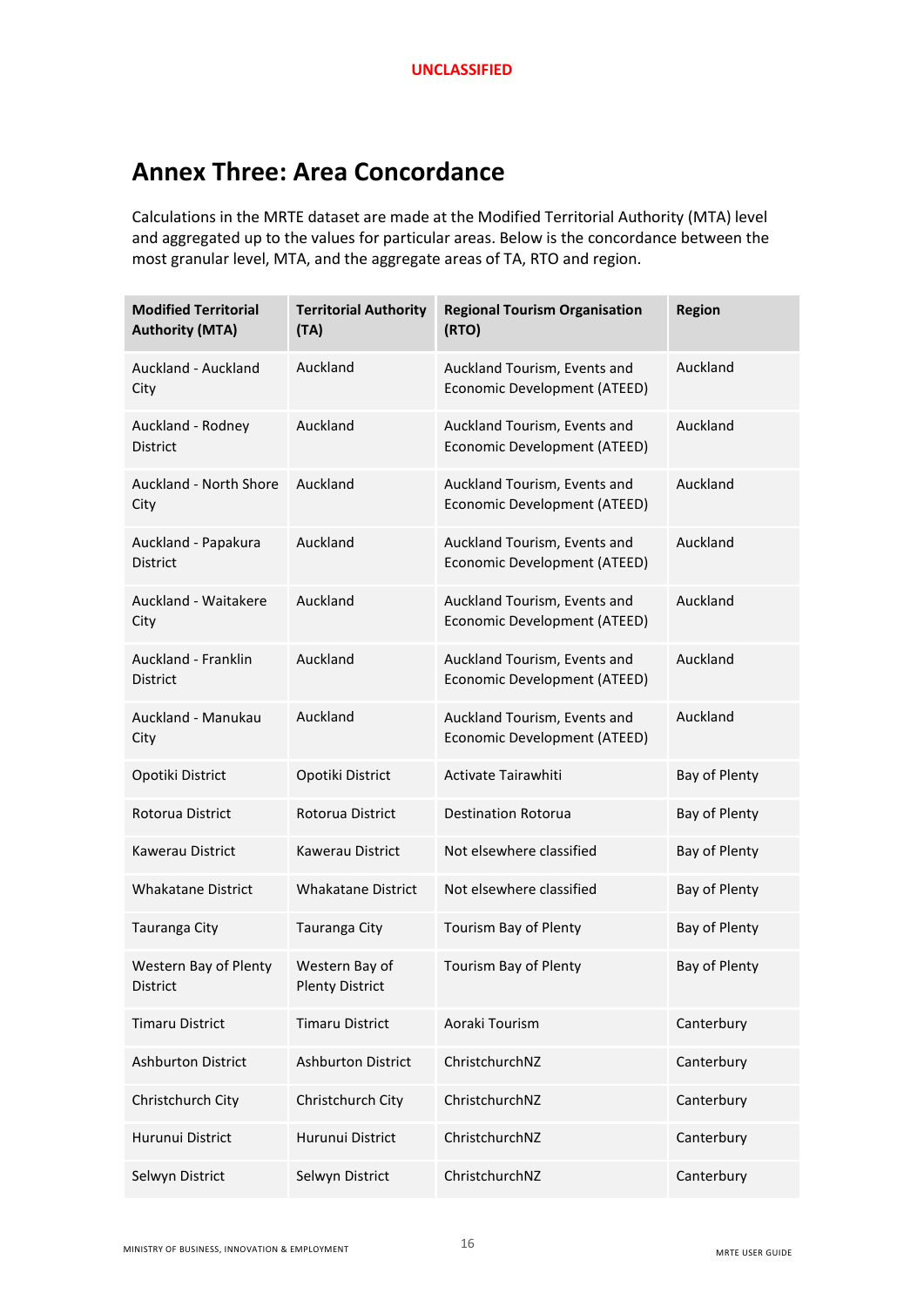| <b>Modified Territorial</b><br><b>Authority (MTA)</b> | <b>Territorial Authority</b><br>(TA)   | <b>Regional Tourism Organisation</b><br>(RTO) | <b>Region</b>         |
|-------------------------------------------------------|----------------------------------------|-----------------------------------------------|-----------------------|
| Waimakariri District                                  | Waimakariri District                   | ChristchurchNZ                                | Canterbury            |
| Kaikoura District                                     | Kaikoura District                      | <b>Destination Kaikoura</b>                   | Canterbury            |
| Mackenzie District                                    | <b>Mackenzie District</b>              | Mackenzie Region                              | Canterbury            |
| Chatham Islands<br>Territory                          | Chatham Islands                        | Not elsewhere classified                      | Canterbury            |
| <b>Waimate District</b>                               | <b>Waimate District</b>                | Not elsewhere classified                      | Canterbury            |
| Waitaki District - North                              | Waitaki District                       | <b>Tourism Waitaki</b>                        | Canterbury            |
| <b>Gisborne District</b>                              | <b>Gisborne District</b>               | Activate Tairawhiti                           | Gisborne              |
| Central Hawke's Bay<br><b>District</b>                | Central Hawke's Bay<br><b>District</b> | Hawke's Bay Tourism                           | Hawke's Bay           |
| <b>Hastings District</b>                              | <b>Hastings District</b>               | Hawke's Bay Tourism                           | Hawke's Bay           |
| Napier District                                       | Napier City                            | Hawke's Bay Tourism                           | Hawke's Bay           |
| <b>Wairoa District</b>                                | <b>Wairoa District</b>                 | Hawke's Bay Tourism                           | Hawke's Bay           |
| Manawatu District                                     | <b>Manawatu District</b>               | Central Economic Development<br>Agency (CEDA) | Manawatu-<br>Wanganui |
| Palmerston North City                                 | <b>Palmerston North</b><br>City        | Central Economic Development<br>Agency (CEDA) | Manawatu-<br>Wanganui |
| Horowhenua District                                   | Horowhenua District                    | Not elsewhere classified                      | Manawatu-<br>Wanganui |
| Rangitikei District                                   | Rangitikei District                    | Not elsewhere classified                      | Manawatu-<br>Wanganui |
| Tararua District                                      | Tararua District                       | Not elsewhere classified                      | Manawatu-<br>Wanganui |
| Ruapehu District                                      | Ruapehu District                       | Visit Ruapehu                                 | Manawatu-<br>Wanganui |
| Wanganui District                                     | Wanganui District                      | Visit Whanganui                               | Manawatu-<br>Wanganui |
| Marlborough District                                  | Marlborough<br><b>District</b>         | <b>Destination Marlborough</b>                | Marlborough           |
| Nelson City                                           | Nelson City                            | Nelson Regional Development<br>Agency (NRDA)  | Nelson                |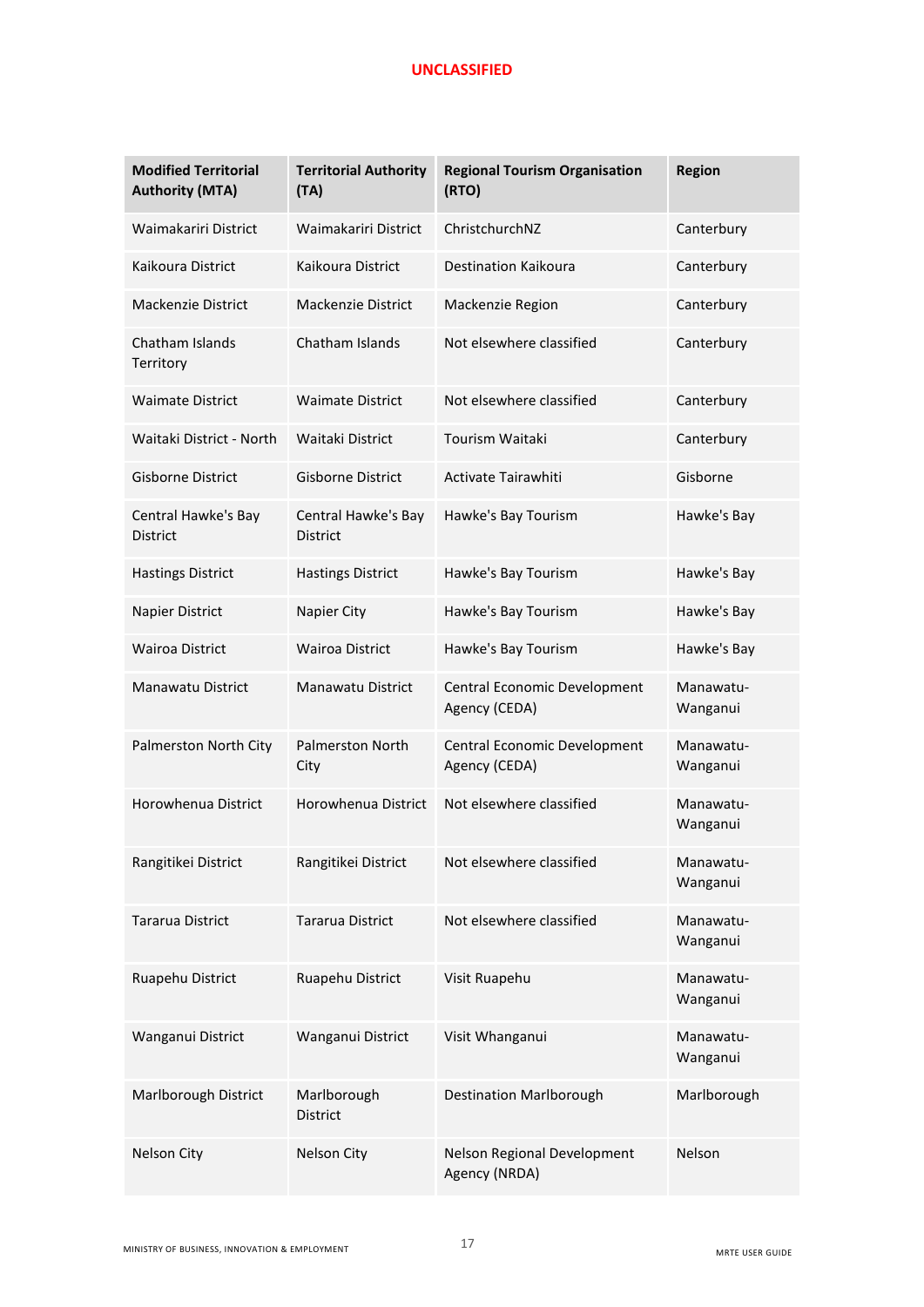| <b>Modified Territorial</b><br><b>Authority (MTA)</b> | <b>Territorial Authority</b><br>(TA)  | <b>Regional Tourism Organisation</b><br>(RTO) | <b>Region</b> |
|-------------------------------------------------------|---------------------------------------|-----------------------------------------------|---------------|
| Far North District -<br><b>North</b>                  | <b>Far North District</b>             | Northland Inc                                 | Northland     |
| Kaipara District                                      | Kaipara District                      | Northland Inc.                                | Northland     |
| Whangarei District                                    | Whangarei District                    | Northland Inc                                 | Northland     |
| <b>Clutha District</b>                                | Clutha District                       | <b>Destination Clutha</b>                     | Otago         |
| <b>Queenstown Lakes</b><br>District - Queenstown      | Queenstown-Lakes<br><b>District</b>   | <b>Destination Queenstown</b>                 | Otago         |
| Dunedin City                                          | Dunedin City                          | <b>Enterprise Dunedin</b>                     | Otago         |
| <b>Queenstown Lakes</b><br>District - Wanaka          | Queenstown-Lakes<br><b>District</b>   | Lake Wanaka Tourism                           | Otago         |
| <b>Central Otago District</b>                         | Central Otago<br><b>District</b>      | Tourism Central Otago                         | Otago         |
| Southland District -<br>Fiordland                     | Southland District                    | <b>Destination Fiordland</b>                  | Southland     |
| <b>Gore District</b>                                  | <b>Gore District</b>                  | Venture Southland                             | Southland     |
| Invercargill City                                     | Invercargill City                     | <b>Venture Southland</b>                      | Southland     |
| Southland District -<br>Central/Eastern               | Southland District                    | Venture Southland                             | Southland     |
| New Plymouth District                                 | New Plymouth<br><b>District</b>       | Venture Taranaki                              | Taranaki      |
| South Taranaki District                               | South Taranaki<br>District            | Venture Taranaki                              | Taranaki      |
| <b>Stratford District</b>                             | <b>Stratford District</b>             | Venture Taranaki                              | Taranaki      |
| <b>Tasman District</b>                                | <b>Tasman District</b>                | Nelson Regional Development<br>Agency (NRDA)  | Tasman        |
| Hauraki District                                      | Hauraki District                      | <b>Destination Coromandel</b>                 | Waikato       |
| Thames-Coromandel<br><b>District</b>                  | Thames-<br><b>Coromandel District</b> | <b>Destination Coromandel</b>                 | Waikato       |
| <b>Taupo District</b>                                 | <b>Taupo District</b>                 | <b>Destination Great Lake Taupo</b>           | Waikato       |
| <b>Hamilton City</b>                                  | <b>Hamilton City</b>                  | Hamilton & Waikato Tourism                    | Waikato       |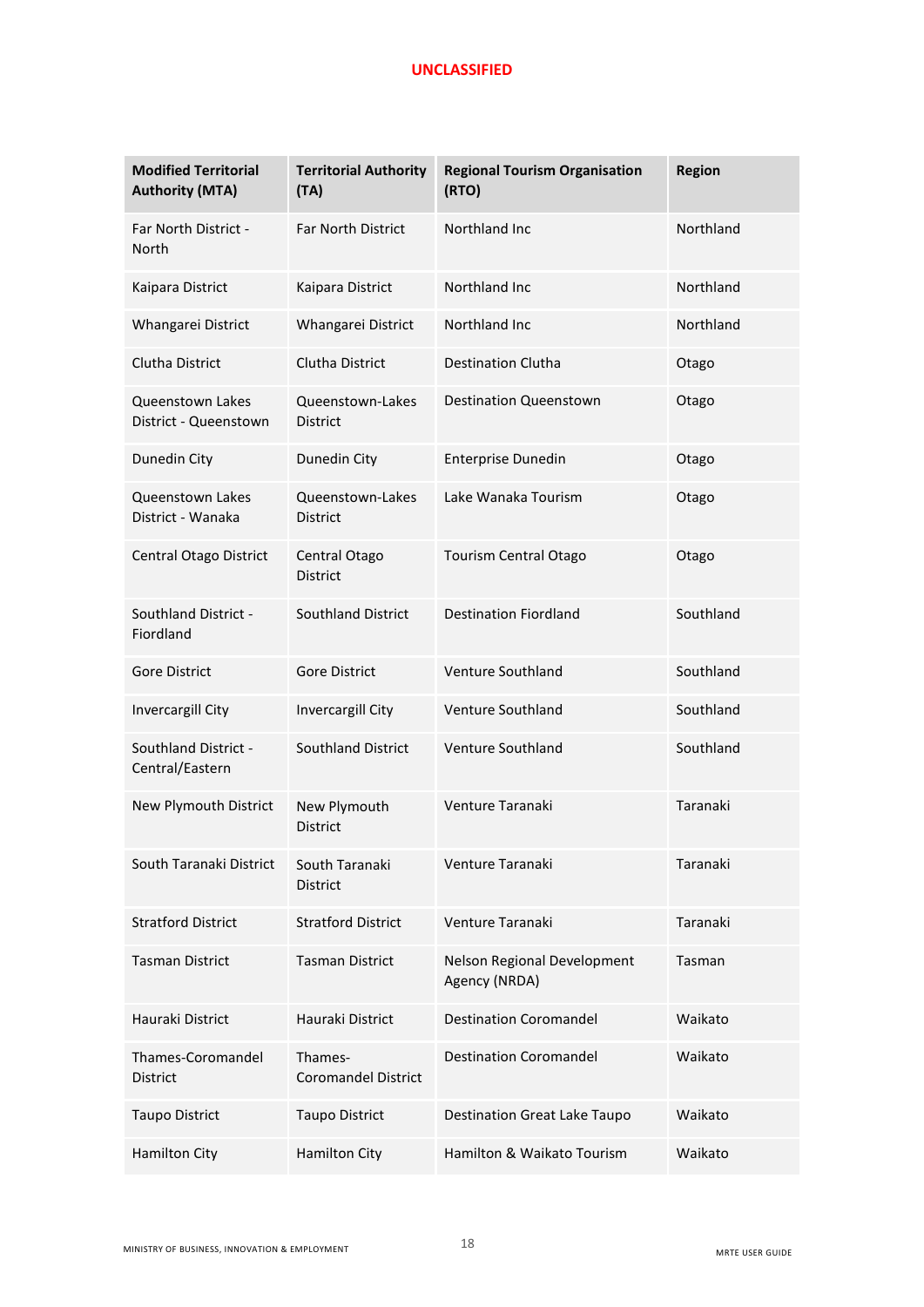| <b>Modified Territorial</b><br><b>Authority (MTA)</b> | <b>Territorial Authority</b><br>(TA) | <b>Regional Tourism Organisation</b><br>(RTO)              | <b>Region</b>     |
|-------------------------------------------------------|--------------------------------------|------------------------------------------------------------|-------------------|
| Matamata-Piako<br><b>District</b>                     | Matamata-Piako<br><b>District</b>    | Hamilton & Waikato Tourism                                 | Waikato           |
| Otorohanga District                                   | Otorohanga District                  | Hamilton & Waikato Tourism                                 | Waikato           |
| South Waikato District                                | South Waikato<br><b>District</b>     | Hamilton & Waikato Tourism                                 | Waikato           |
| <b>Waikato District</b>                               | <b>Waikato District</b>              | Hamilton & Waikato Tourism                                 | Waikato           |
| Waipa District                                        | <b>Waipa District</b>                | Hamilton & Waikato Tourism                                 | Waikato           |
| <b>Waitomo District</b>                               | <b>Waitomo District</b>              | Hamilton & Waikato Tourism                                 | Waikato           |
| <b>Carterton District</b>                             | <b>Carterton District</b>            | Destination Wairarapa                                      | Wellington        |
| <b>Masterton District</b>                             | <b>Masterton District</b>            | Destination Wairarapa                                      | Wellington        |
| South Wairarapa<br><b>District</b>                    | South Wairarapa<br><b>District</b>   | Destination Wairarapa                                      | Wellington        |
| Kapiti Coast District                                 | Kapiti Coast District                | Wellington Regional Economic<br>Development Agency (WREDA) | Wellington        |
| Lower Hutt City                                       | Lower Hutt City                      | Wellington Regional Economic<br>Development Agency (WREDA) | Wellington        |
| Porirua City                                          | Porirua City                         | Wellington Regional Economic<br>Development Agency (WREDA) | Wellington        |
| <b>Upper Hutt City</b>                                | <b>Upper Hutt City</b>               | Wellington Regional Economic<br>Development Agency (WREDA) | Wellington        |
| <b>Wellington City</b>                                | <b>Wellington City</b>               | Wellington Regional Economic<br>Development Agency (WREDA) | Wellington        |
| <b>Buller District</b>                                | <b>Buller District</b>               | <b>Tourism West Coast</b>                                  | <b>West Coast</b> |
| <b>Grey District</b>                                  | <b>Grey District</b>                 | <b>Tourism West Coast</b>                                  | <b>West Coast</b> |
| <b>Westland District</b>                              | <b>Westland District</b>             | <b>Tourism West Coast</b>                                  | <b>West Coast</b> |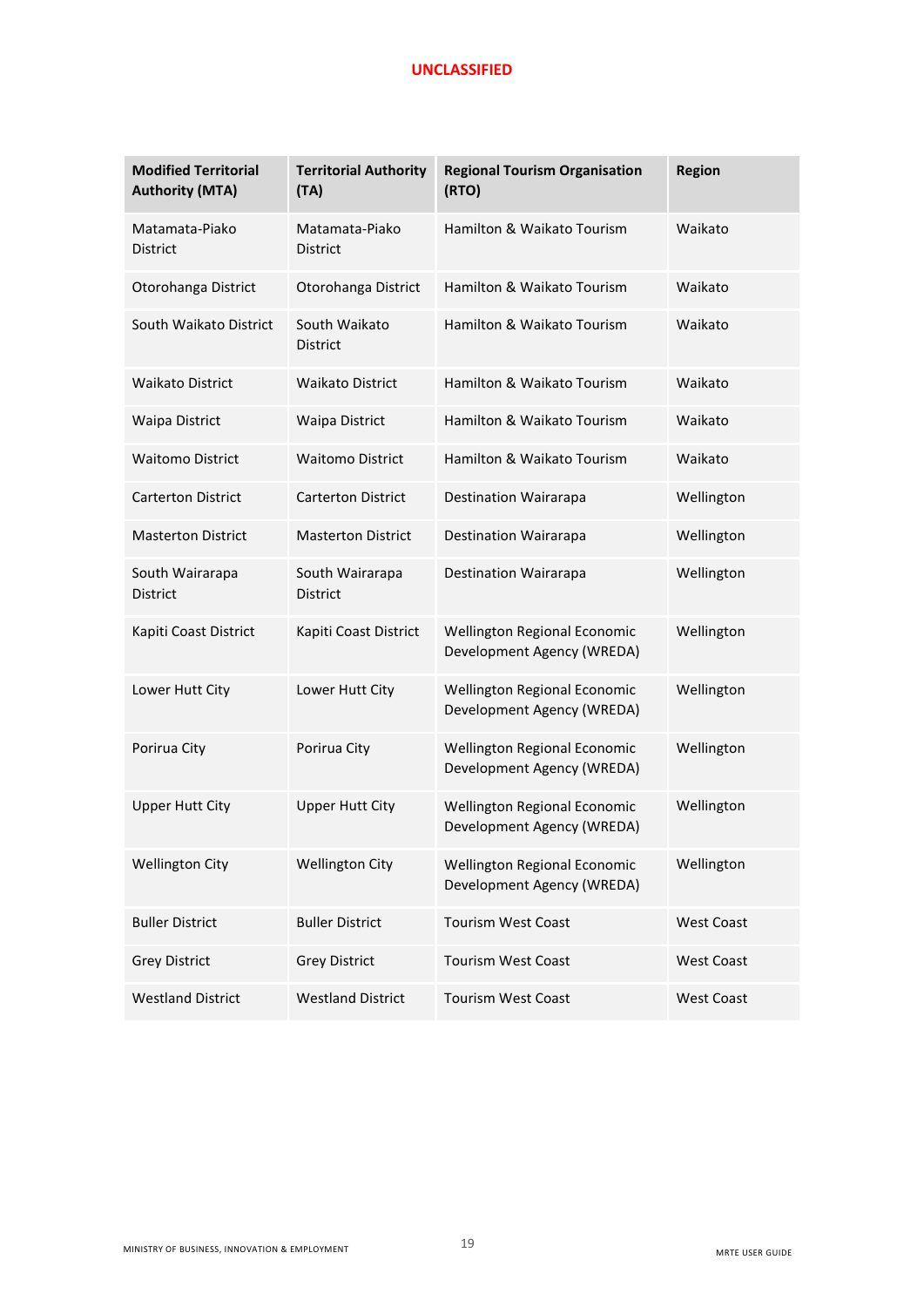# **Annex Four: Countries Concordance**

| Country Group/<br>Country | Country         | Country Group/<br>Country | Country                        |
|---------------------------|-----------------|---------------------------|--------------------------------|
| Africa and Middle East    | Algeria         | Africa and Middle East    | Mali                           |
| Africa and Middle East    | Angola          | Africa and Middle East    | Mauritania                     |
| Africa and Middle East    | <b>Bahrain</b>  | Africa and Middle East    | Mauritius                      |
| Africa and Middle East    | <b>Botswana</b> | Africa and Middle East    | Morocco                        |
| Africa and Middle East    | Burundi         | Africa and Middle East    | Mozambique                     |
| Africa and Middle East    | Cameroon        | Africa and Middle East    | Namibia                        |
| Africa and Middle East    | Comoros         | Africa and Middle East    | Nigeria                        |
| Africa and Middle East    | Congo           | Africa and Middle East    | Oman                           |
| Africa and Middle East    | Cote d'Ivoire   | Africa and Middle East    | Qatar                          |
| Africa and Middle East    | Egypt           | Africa and Middle East    | Reunion                        |
| Africa and Middle East    | Eritrea         | Africa and Middle East    | Rwanda                         |
| Africa and Middle East    | Gabon           | Africa and Middle East    | Saudi Arabia                   |
| Africa and Middle East    | Ghana           | Africa and Middle East    | Seychelles                     |
| Africa and Middle East    | Iran            | Africa and Middle East    | Somalia                        |
| Africa and Middle East    | Iraq            | Africa and Middle East    | South Africa                   |
| Africa and Middle East    | Israel          | Africa and Middle East    | Sudan                          |
| Africa and Middle East    | Jordan          | Africa and Middle East    | Swaziland                      |
| Africa and Middle East    | Kenya           | Africa and Middle East    | Tanzania                       |
| Africa and Middle East    | Kuwait          | Africa and Middle East    | Tunisia                        |
| Africa and Middle East    | Lebanon         | Africa and Middle East    | Turkey                         |
| Africa and Middle East    | Liberia         | Africa and Middle East    | Uganda                         |
| Africa and Middle East    | Libya           | Africa and Middle East    | <b>United Arab</b><br>Emirates |
| Africa and Middle East    | Madagascar      | Africa and Middle East    | Zambia                         |
| Africa and Middle East    | Malawi          |                           |                                |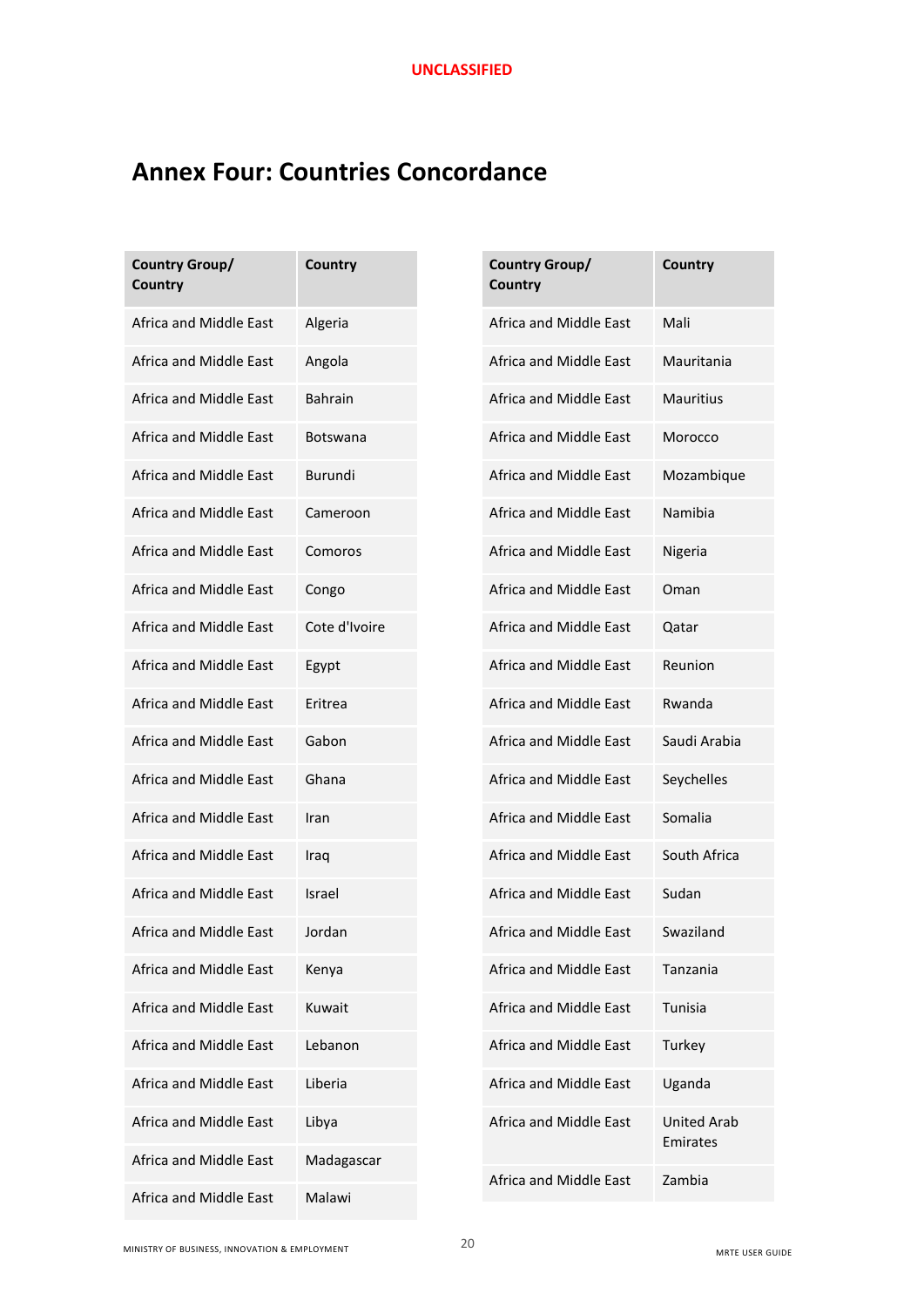| <b>Country Group/</b><br>Country | <b>Country</b>                 |                         | <b>Country Group/</b><br>Country | Country                           |
|----------------------------------|--------------------------------|-------------------------|----------------------------------|-----------------------------------|
| Africa and Middle East           | Zimbabwe                       |                         | <b>Rest of Americas</b>          | Martinique                        |
| Australia                        | Australia                      |                         | <b>Rest of Americas</b>          | Mexico                            |
| Australia                        | Norfolk Island                 |                         | <b>Rest of Americas</b>          | <b>Netherlands</b><br>Antilles    |
| Canada                           | Canada                         |                         | <b>Rest of Americas</b>          | Nicaragua                         |
| China                            | China, People's<br>Republic of |                         | <b>Rest of Americas</b>          | Panama                            |
| Germany                          | Germany                        |                         | <b>Rest of Americas</b>          | Paraguay                          |
| Japan                            | Japan                          |                         | <b>Rest of Americas</b>          | Peru                              |
| Korea, Republic of               | Korea, Republic<br>οf          |                         | <b>Rest of Americas</b>          | <b>Puerto Rico</b>                |
| <b>Rest of Americas</b>          | Argentina                      |                         | <b>Rest of Americas</b>          | St Lucia                          |
| <b>Rest of Americas</b>          | <b>Barbados</b>                |                         | <b>Rest of Americas</b>          | Trinidad and<br>Tobago            |
| <b>Rest of Americas</b>          | <b>Belize</b>                  | <b>Rest of Americas</b> | Turks and<br>Caicos Islands      |                                   |
| <b>Rest of Americas</b>          | Bermuda                        |                         |                                  |                                   |
| <b>Rest of Americas</b>          | <b>Bolivia</b>                 |                         | <b>Rest of Americas</b>          | Uruguay                           |
| <b>Rest of Americas</b>          | <b>Brazil</b>                  |                         | <b>Rest of Americas</b>          | Venezuela                         |
| <b>Rest of Americas</b>          | Cayman Islands                 |                         | <b>Rest of Americas</b>          | Virgin Islands,<br><b>British</b> |
| <b>Rest of Americas</b>          | Chile                          |                         | Rest of Asia                     | Afghanistan                       |
| <b>Rest of Americas</b>          | Colombia                       |                         | Rest of Asia                     | Armenia                           |
| <b>Rest of Americas</b>          | Costa Rica                     |                         | Rest of Asia                     | Bangladesh                        |
| <b>Rest of Americas</b>          | Cuba                           |                         | Rest of Asia                     | <b>Bhutan</b>                     |
| <b>Rest of Americas</b>          | Dominica                       |                         | Rest of Asia                     | <b>Brunei</b>                     |
| <b>Rest of Americas</b>          | Ecuador                        |                         |                                  | Darussalam                        |
| <b>Rest of Americas</b>          | <b>Falkland Islands</b>        |                         | <b>Rest of Asia</b>              | Cambodia                          |
| <b>Rest of Americas</b>          | Guadeloupe                     |                         | Rest of Asia                     | Georgia                           |
| <b>Rest of Americas</b>          | Guatemala                      |                         | <b>Rest of Asia</b>              | Hong Kong<br>(Special             |
| <b>Rest of Americas</b>          | Jamaica                        |                         | Administrative<br>Region)        |                                   |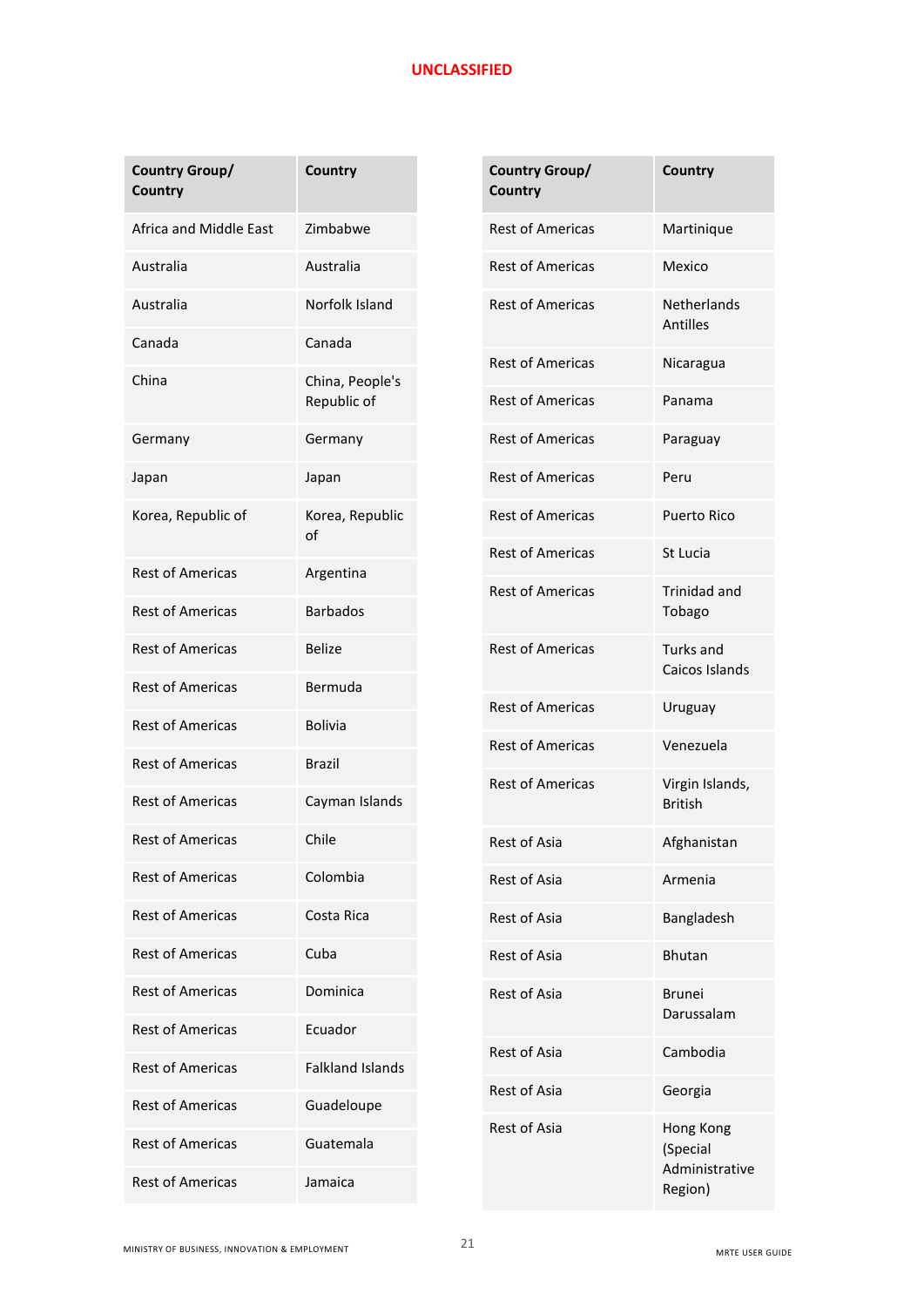| Country Group/<br>Country | Country                          | Country Group/<br>Country | Country                   |
|---------------------------|----------------------------------|---------------------------|---------------------------|
| Rest of Asia              | India                            | Rest of Europe            | Bosnia and<br>Herzegovina |
| <b>Rest of Asia</b>       | Indonesia                        |                           |                           |
| <b>Rest of Asia</b>       | Kazakhstan                       | Rest of Europe            | <b>Bulgaria</b>           |
| <b>Rest of Asia</b>       | Korea,<br>Democratic<br>People's | Rest of Europe            | Croatia                   |
|                           |                                  | Rest of Europe            | Cyprus                    |
|                           | Republic of                      | Rest of Europe            | Czech Republic            |
| <b>Rest of Asia</b>       | Laos                             | Rest of Europe            | Denmark                   |
| Rest of Asia              | Macau (Special<br>Administrative | Rest of Europe            | Estonia                   |
|                           | Region)                          | Rest of Europe            | Finland                   |
| <b>Rest of Asia</b>       | Malaysia                         | Rest of Europe            | France                    |
| <b>Rest of Asia</b>       | <b>Maldives</b>                  | Rest of Europe            | Gibraltar                 |
| <b>Rest of Asia</b>       | Mongolia                         | Rest of Europe            | Greece                    |
| Rest of Asia              | Nepal                            | Rest of Europe            | Greenland                 |
| Rest of Asia              | Pakistan                         | Rest of Europe            | Hungary                   |
| <b>Rest of Asia</b>       | Philippines                      | Rest of Europe            | Iceland                   |
| Rest of Asia              | Singapore                        | Rest of Europe            | Ireland                   |
| <b>Rest of Asia</b>       | Sri Lanka                        | Rest of Europe            | Italy                     |
| Rest of Asia              | Taiwan                           | Rest of Europe            | Latvia                    |
| Rest of Asia              | Thailand                         | Rest of Europe            | Liechtenstein             |
| Rest of Asia              | Timor-Leste                      | Rest of Europe            | Lithuania                 |
| Rest of Asia              | Uzbekistan                       | Rest of Europe            | Luxembourg                |
| Rest of Asia              | Viet Nam                         | Rest of Europe            | Malta                     |
| Rest of Europe            | Albania                          | Rest of Europe            | Moldova                   |
| Rest of Europe            | Austria                          | Rest of Europe            | Monaco                    |
| Rest of Europe            | <b>Belarus</b>                   | Rest of Europe            | Montenegro                |
| Rest of Europe            | Belgium                          | Rest of Europe            | Netherlands               |
|                           |                                  | Rest of Europe            | Norway                    |